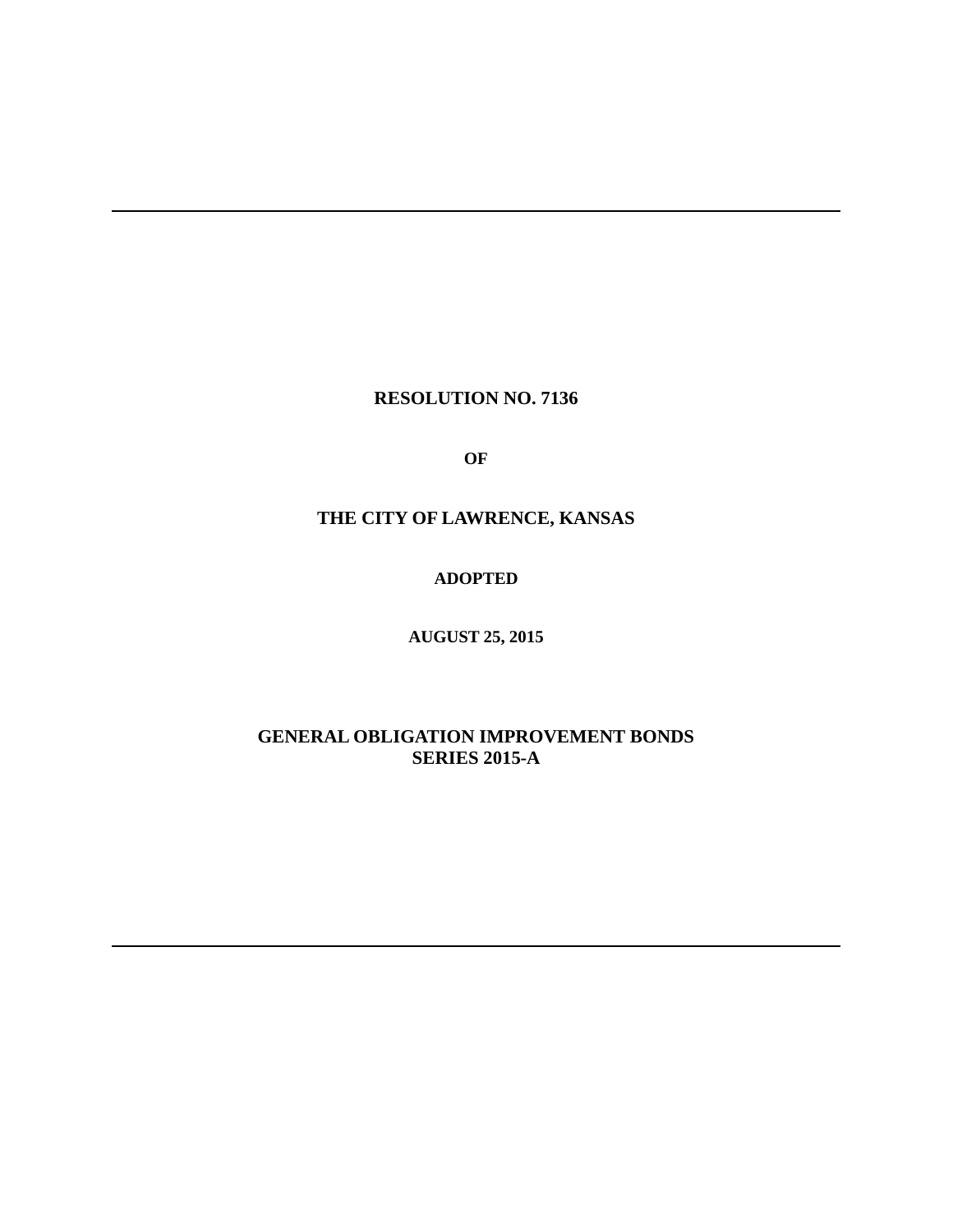# **TABLE OF CONTENTS**

#### **ARTICLE I DEFINITIONS**

| Section 101. |  |
|--------------|--|
|--------------|--|

### **ARTICLE II AUTHORIZATION AND DETAILS OF THE BONDS**

| Section 201. |                                                                    |  |
|--------------|--------------------------------------------------------------------|--|
| Section 202. |                                                                    |  |
| Section 203. |                                                                    |  |
| Section 204. |                                                                    |  |
| Section 205. |                                                                    |  |
| Section 206. |                                                                    |  |
| Section 207. | Execution, Registration, Authentication and Delivery of Bonds.  11 |  |
| Section 208. |                                                                    |  |
| Section 209. |                                                                    |  |
| Section 210. |                                                                    |  |
| Section 211. |                                                                    |  |
| Section 212. |                                                                    |  |
| Section 213. |                                                                    |  |

# **ARTICLE III REDEMPTION OF BONDS**

| Section 303. |  |
|--------------|--|

## **ARTICLE IV SECURITY FOR BONDS**

| Section 401. |                                                                        |  |
|--------------|------------------------------------------------------------------------|--|
| Section 402. | Levy and Collection of Annual Tax; Transfer to Debt Service Account 18 |  |

# **ARTICLE V ESTABLISHMENT OF FUNDS AND ACCOUNTS**

# **DEPOSIT AND APPLICATION OF BOND PROCEEDS**

| Section 501. |                                                                                 |  |
|--------------|---------------------------------------------------------------------------------|--|
| Section 502. |                                                                                 |  |
| Section 503. | Application of Moneys in the Improvement Fund; Redemption of Refunded Notes. 19 |  |
| Section 504. |                                                                                 |  |
| Section 505. |                                                                                 |  |
| Section 506. |                                                                                 |  |
| Section 507. |                                                                                 |  |
|              |                                                                                 |  |

# **ARTICLE VI DEFAULT AND REMEDIES**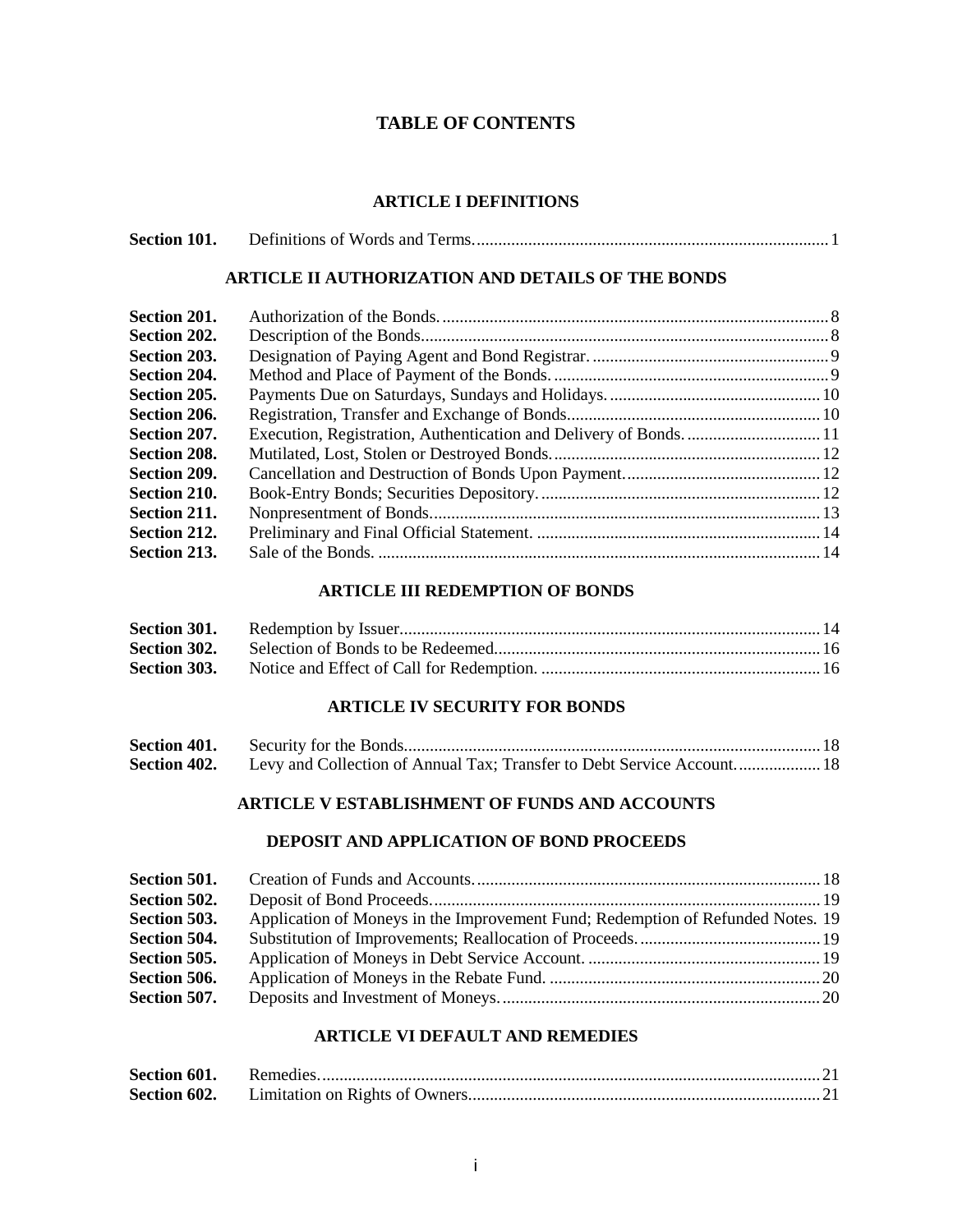|                     | <b>ARTICLE VII DEFEASANCE</b>                 |               |  |
|---------------------|-----------------------------------------------|---------------|--|
| Section 701.        |                                               |               |  |
|                     | <b>ARTICLE VIII TAX COVENANTS</b>             |               |  |
| <b>Section 801.</b> |                                               |               |  |
| <b>Section 802.</b> |                                               |               |  |
|                     | ARTICLE IX CONTINUING DISCLOSURE REQUIREMENTS |               |  |
| Section 901.        |                                               |               |  |
| <b>Section 902.</b> |                                               |               |  |
|                     | <b>ARTICLE X MISCELLANEOUS PROVISIONS</b>     |               |  |
|                     |                                               |               |  |
|                     | $\mathbf{F}_{\mathbf{0}}$                     | $\mathcal{D}$ |  |

| UVVIII TUUT I IIIIUUI I IUVIIIII IUVIII I IUVIIII I IUVIIII I IUVIIII I IUVIII I IUVIII I IUVIII I IUVIIII I I |  |
|----------------------------------------------------------------------------------------------------------------|--|
|                                                                                                                |  |
|                                                                                                                |  |
|                                                                                                                |  |
|                                                                                                                |  |
|                                                                                                                |  |
|                                                                                                                |  |
|                                                                                                                |  |
|                                                                                                                |  |
|                                                                                                                |  |

# [BALANCE OF THIS PAGE INTENTIONALLY LEFT BLANK]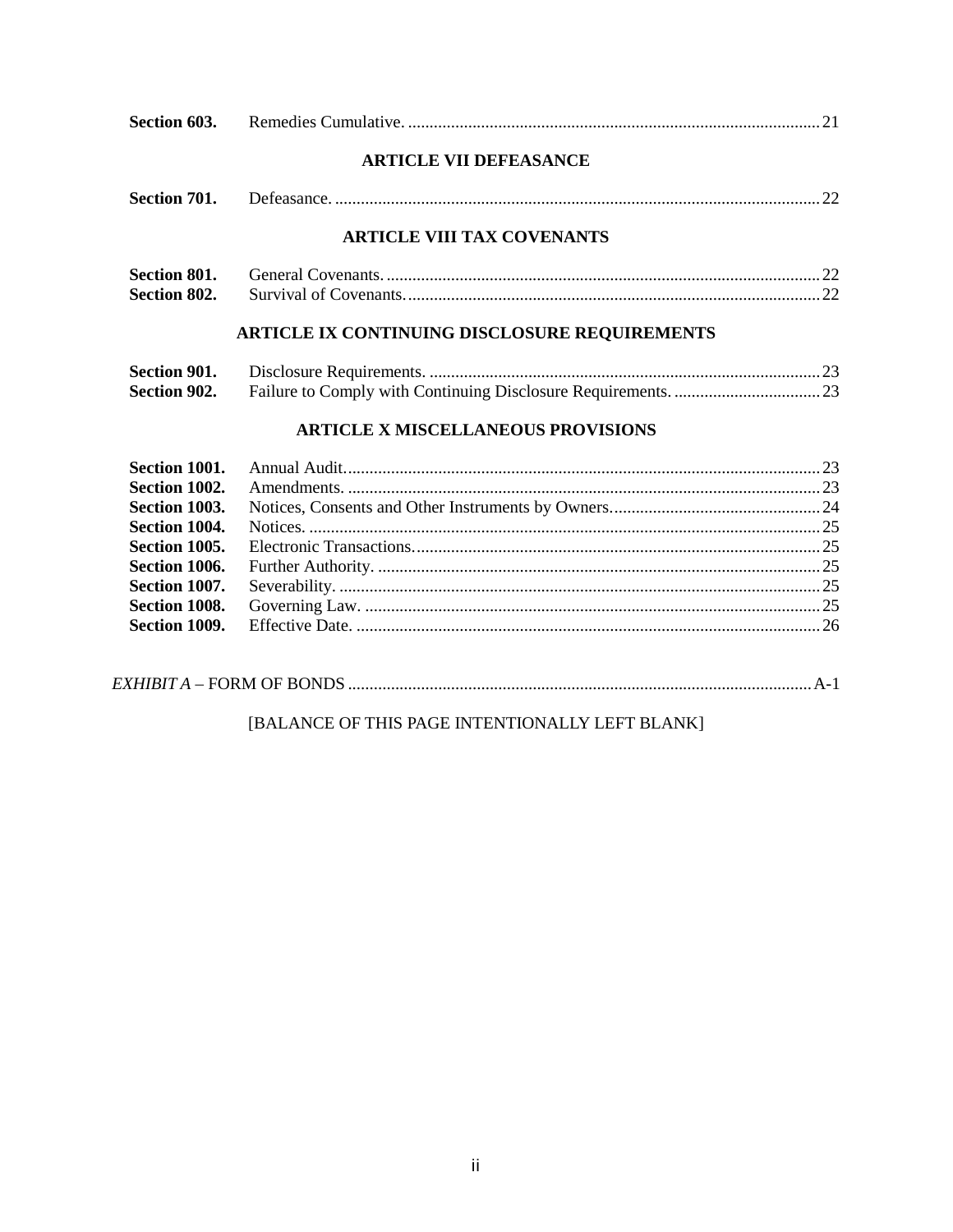#### **RESOLUTION NO. 7136**

**A RESOLUTION PRESCRIBING THE FORM AND DETAILS OF AND AUTHORIZING AND DIRECTING THE SALE AND DELIVERY OF GENERAL OBLIGATION IMPROVEMENT BONDS, SERIES 2015-A, OF THE CITY OF LAWRENCE, KANSAS, PREVIOUSLY AUTHORIZED BY ORDINANCE NO. 9148 OF THE ISSUER; MAKING CERTAIN COVENANTS AND AGREEMENTS TO PROVIDE FOR THE PAYMENT AND SECURITY THEREOF; AND AUTHORIZING CERTAIN OTHER DOCUMENTS AND ACTIONS CONNECTED THEREWITH**.

**WHEREAS**, the Issuer has heretofore passed the Ordinance authorizing the issuance of the Bonds; and

**WHEREAS**, the Ordinance authorized the governing body of the Issuer to adopt a resolution prescribing certain details and conditions and to make certain covenants with respect to the issuance of the Bonds.

#### **NOW, THEREFORE, BE IT RESOLVED BY THE GOVERNING BODY OF THE CITY OF LAWRENCE, KANSAS, AS FOLLOWS:**

### **ARTICLE I**

# **DEFINITIONS**

**Section 101. Definitions of Words and Terms.** In addition to words and terms defined elsewhere herein, the following words and terms as used in this Bond Resolution shall have the meanings hereinafter set forth. Unless the context shall otherwise indicate, words importing the singular number shall include the plural and vice versa, and words importing persons shall include firms, associations and corporations, including public bodies, as well as natural persons.

**"Act"** means the Constitution and statutes of the State including K.S.A. 10-101 *et seq*., K.S.A. 10-620 *et seq.*, K.S.A. 12-110c, K.S.A. 12-685 *et seq*., Charter Ordinance Nos. 27 and 40 of the City and Article 12, Section 5 of the Constitution of the State of Kansas, all as amended and supplemented from time to time.

**"Authorized Denomination"** means \$5,000 or any integral multiples thereof.

**"Beneficial Owner"** of the Bonds includes any Owner of the Bonds and any other Person who, directly or indirectly has the investment power with respect to such Bonds.

**"Bond and Interest Fund"** means the Bond and Interest Fund of the Issuer for its general obligation bonds.

**"Bond Counsel"** means the firm of Gilmore & Bell, P.C., or any other attorney or firm of attorneys whose expertise in matters relating to the issuance of obligations by states and their political subdivisions is nationally recognized and acceptable to the Issuer.

**"Bond Payment Date"** means any date on which principal of or interest on any Bond is payable.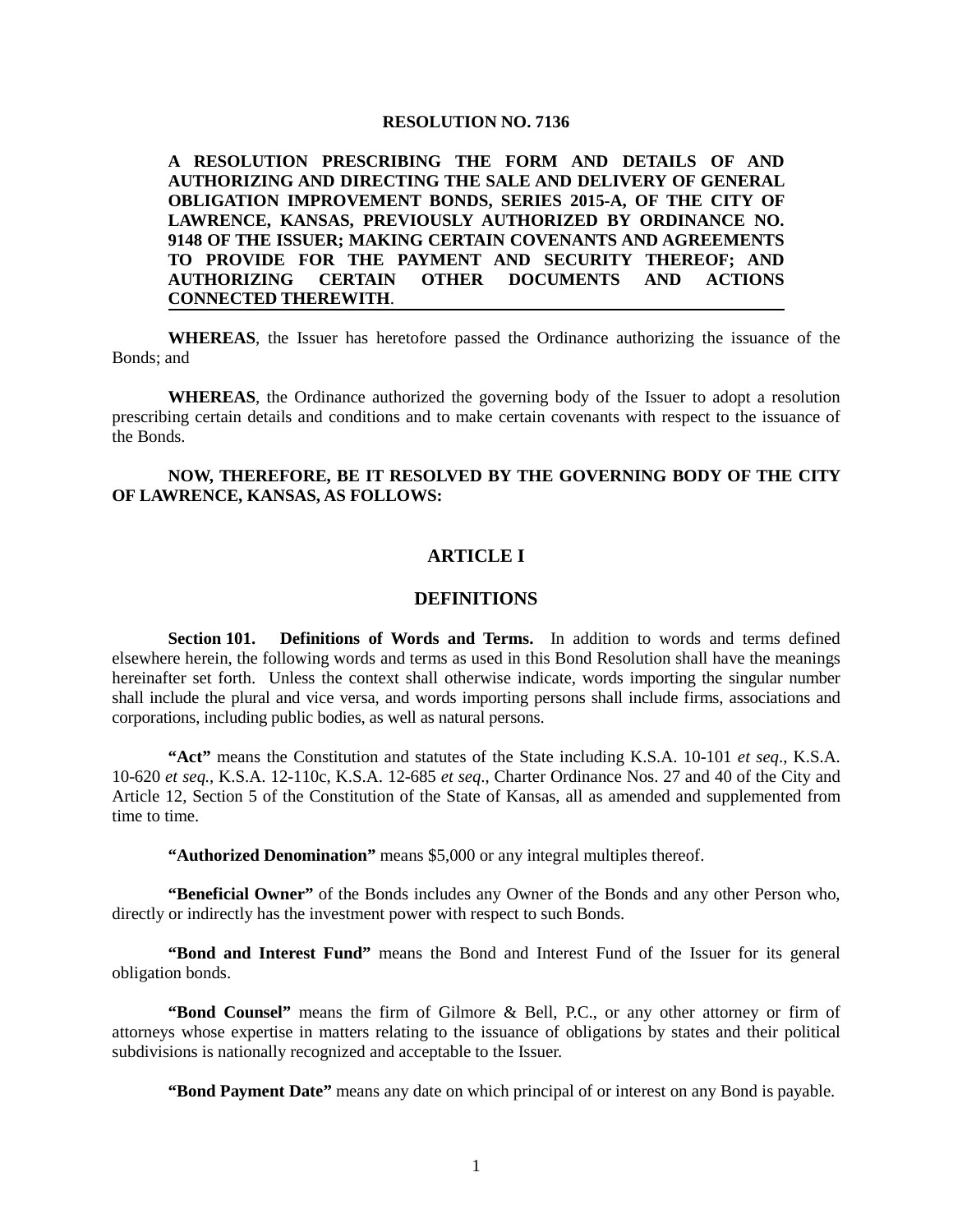**"Bond Register"** means the books for the registration, transfer and exchange of Bonds kept at the office of the Bond Registrar.

**"Bond Registrar"** means the State Treasurer, and any successors and assigns.

**"Bond Resolution"** means this resolution relating to the Bonds.

**"Bonds"** means the General Obligation Improvement Bonds, Series 2015-A, authorized and issued by the Issuer pursuant to the Ordinance and this Bond Resolution.

**"Business Day"** means a day other than a Saturday, Sunday or any day designated as a holiday by the Congress of the United States or by the Legislature of the State and on which the Paying Agent is scheduled in the normal course of its operations to be open to the public for conduct of its operations.

**"Cede & Co."** means Cede & Co., as nominee of DTC and any successor nominee of DTC.

**"City"** means the City of Lawrence, Kansas.

**"Clerk"** means the duly appointed and/or elected Clerk or, in the Clerk's absence, the duly appointed Deputy Clerk or Acting Clerk of the Issuer.

**"Code"** means the Internal Revenue Code of 1986, as amended, and the applicable regulations promulgated thereunder by the United States Department of the Treasury.

**"Costs of Issuance"** means all costs of issuing the Bonds, including but not limited to all publication, printing, signing and mailing expenses in connection therewith, registration fees, financial advisory fees, all legal fees and expenses of Bond Counsel and other legal counsel, expenses incurred in connection with compliance with the Code, all expenses incurred in connection with receiving ratings on the Bonds, and any premiums or expenses incurred in obtaining municipal bond insurance on the Bonds.

**"Dated Date"** means September 29, 2015.

**"Debt Service Account"** means the Debt Service Account for General Obligation Improvement Bonds, Series 2015-A created within the Bond and Interest Fund pursuant to *Section 501* hereof.

**"Debt Service Requirements"** means the aggregate principal payments (whether at maturity or pursuant to scheduled mandatory sinking fund redemption requirements) and interest payments on the Bonds for the period of time for which calculated; provided, however, that for purposes of calculating such amount, principal and interest shall be excluded from the determination of Debt Service Requirements to the extent that such principal or interest is payable from amounts deposited in trust, escrowed or otherwise set aside for the payment thereof with the Paying Agent or other commercial bank or trust company located in the State and having full trust powers.

**"Defaulted Interest"** means interest on any Bond which is payable but not paid on any Interest Payment Date.

**"Defeasance Obligations"** means any of the following obligations:

(a) United States Government Obligations that are not subject to redemption in advance of their maturity dates; or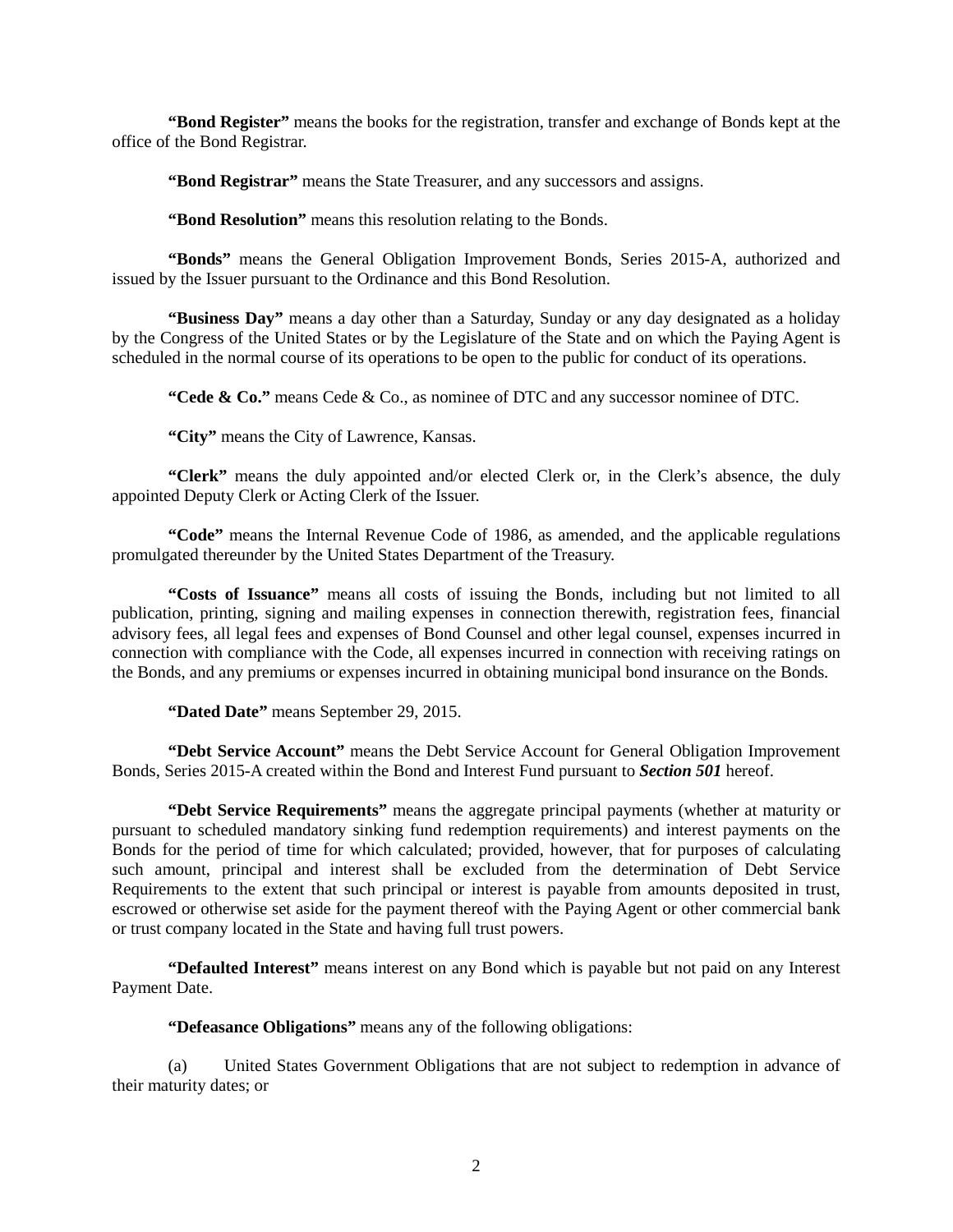(b) obligations of any state or political subdivision of any state, the interest on which is excluded from gross income for federal income tax purposes and which meet the following conditions:

(1) the obligations are (i) not subject to redemption prior to maturity or (ii) the trustee for such obligations has been given irrevocable instructions concerning their calling and redemption and the issuer of such obligations has covenanted not to redeem such obligations other than as set forth in such instructions;

(2) the obligations are secured by cash or United States Government Obligations that may be applied only to principal of, premium, if any, and interest payments on such obligations;

(3) such cash and the principal of and interest on such United States Government Obligations (plus any cash in the escrow fund) are sufficient to meet the liabilities of the obligations;

(4) such cash and United States Government Obligations serving as security for the obligations are held in an escrow fund by an escrow agent or a trustee irrevocably in trust;

(5) such cash and United States Government Obligations are not available to satisfy any other claims, including those against the trustee or escrow agent; and

(6) such obligations are rated in a rating category by Moody's or Standard & Poor's that is no lower than the rating category then assigned by that Rating Agency to United States Government Obligations.

**"Derivative"** means any investment instrument whose market price is derived from the fluctuating value of an underlying asset, index, currency, futures contract, including futures, options and collateralized mortgage obligations.

**"Disclosure Instructions"** means the Continuing Disclosure Instructions dated as of the Issue Date, attached to the Issuer's Closing Certificate, relating to certain obligations contained in the SEC Rule.

**"DTC"** means The Depository Trust Company, a limited-purpose trust company organized under the laws of the State of New York, and its successors and assigns, including any successor securities depository duly appointed.

**"DTC Representation Letter"** means the Blanket Letter of Representation from the Issuer and the Paying Agent to DTC which provides for a book-entry system, or any agreement between the Issuer and Paying Agent and a successor securities depository duly appointed.

**"Event of Default"** means each of the following occurrences or events:

(a) Payment of the principal and of the redemption premium, if any, of any of the Bonds shall not be made when the same shall become due and payable, either at Stated Maturity or by proceedings for redemption or otherwise;

(b) Payment of any installment of interest on any of the Bonds shall not be made when the same shall become due; or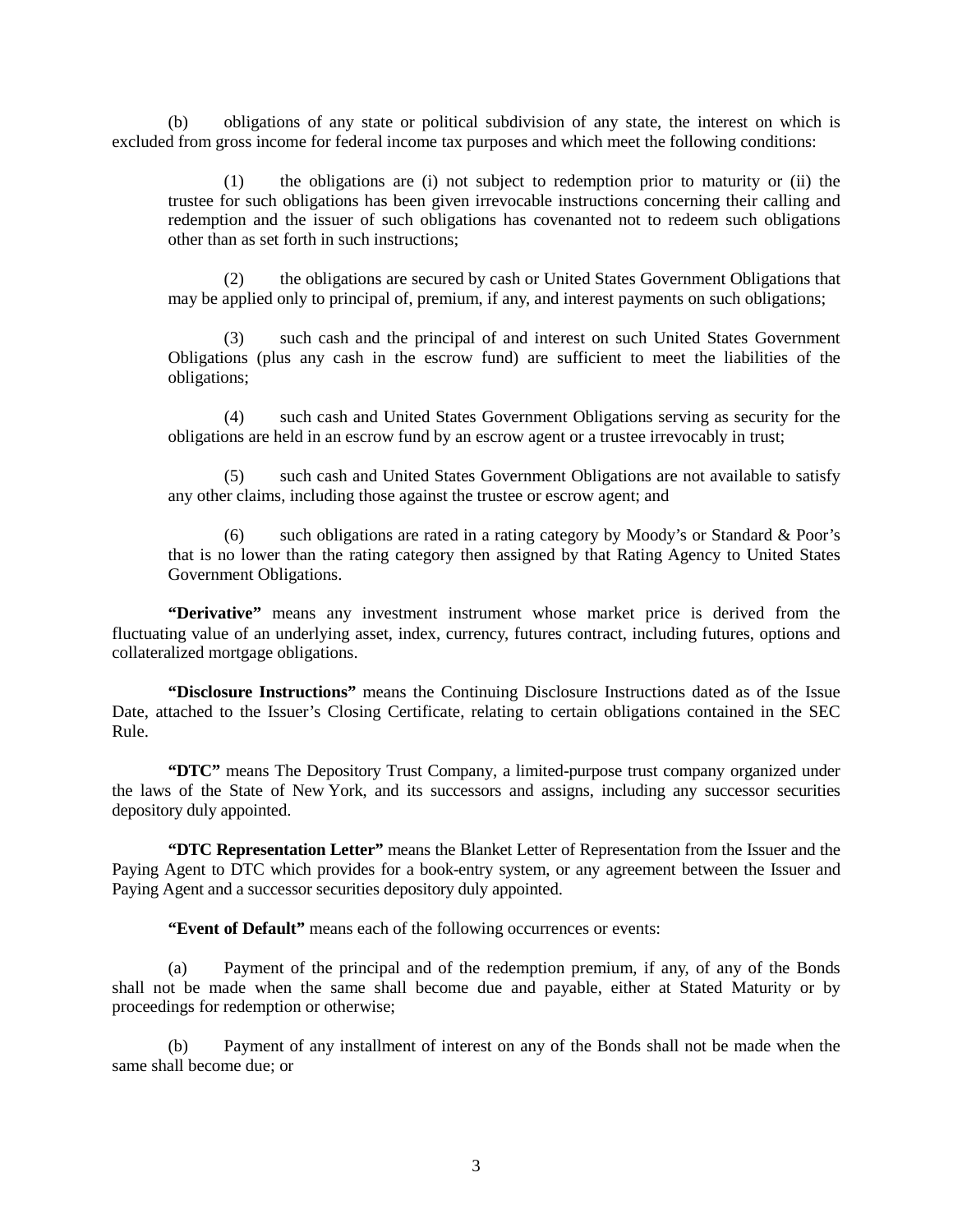(c) The Issuer shall default in the due and punctual performance of any other of the covenants, conditions, agreements and provisions contained in the Bonds or in this Bond Resolution (other than the covenants relating to continuing disclosure requirements contained herein and in the Disclosure Instructions) on the part of the Issuer to be performed, and such default shall continue for thirty (30) days after written notice specifying such default and requiring same to be remedied shall have been given to the Issuer by the Owner of any of the Bonds then Outstanding.

**"Federal Tax Certificate"** means the Issuer's Federal Tax Certificate dated as of the Issue Date, as the same may be amended or supplemented in accordance with the provisions thereof.

**"Financeable Costs"** means the amount of expenditure for an Improvement which has been duly authorized by action of the governing body of the Issuer to be financed by general obligation bonds, less: (a) the amount of any temporary notes or general obligation bonds of the Issuer which are currently Outstanding and available to pay such Financeable Costs; and (b) any amount of Financeable Costs which has been previously paid by the Issuer or by any eligible source of funds unless such amounts are entitled to be reimbursed to the Issuer under State or federal law.

**"Fiscal Year**" means the twelve month period ending on December 31.

**"Funds and Accounts"** means funds and accounts created pursuant to or referred to in *Section 501* hereof.

**"Improvement Fund"** means the Improvement Fund for General Obligation Improvement Bonds, Series 2015-A created pursuant to *Section 501* hereof.

**"Improvements"** means the improvements referred to in the preamble to the Ordinance and any Substitute Improvements.

**"Independent Accountant"** means an independent certified public accountant or firm of independent certified public accountants at the time employed by the Issuer for the purpose of carrying out the duties imposed on the Independent Accountant by this Bond Resolution.

**"Interest Payment Date(s)"** means the Stated Maturity of an installment of interest on any Bond which shall be March 1 and September 1 of each year, commencing March 1, 2016.

**"Issue Date"** means the date when the Issuer delivers the Bonds to the Purchaser in exchange for the Purchase Price.

**"Issuer"** means the City and any successors or assigns.

**"Maturity"** when used with respect to any Bond means the date on which the principal of such Bond becomes due and payable as therein and herein provided, whether at the Stated Maturity thereof or call for redemption or otherwise.

**"Mayor"** means the duly elected and acting Mayor, or in the Mayor's absence, the duly appointed and/or elected Vice Mayor or Acting Mayor of the Issuer.

**"Moody's"** means Moody's Investors Service, a corporation organized and existing under the laws of the State of Delaware, and its successors and assigns, and, if such corporation shall be dissolved or liquidated or shall no longer perform the functions of a securities rating agency, "Moody's" shall be deemed to refer to any other nationally recognized securities rating agency designated by the Issuer.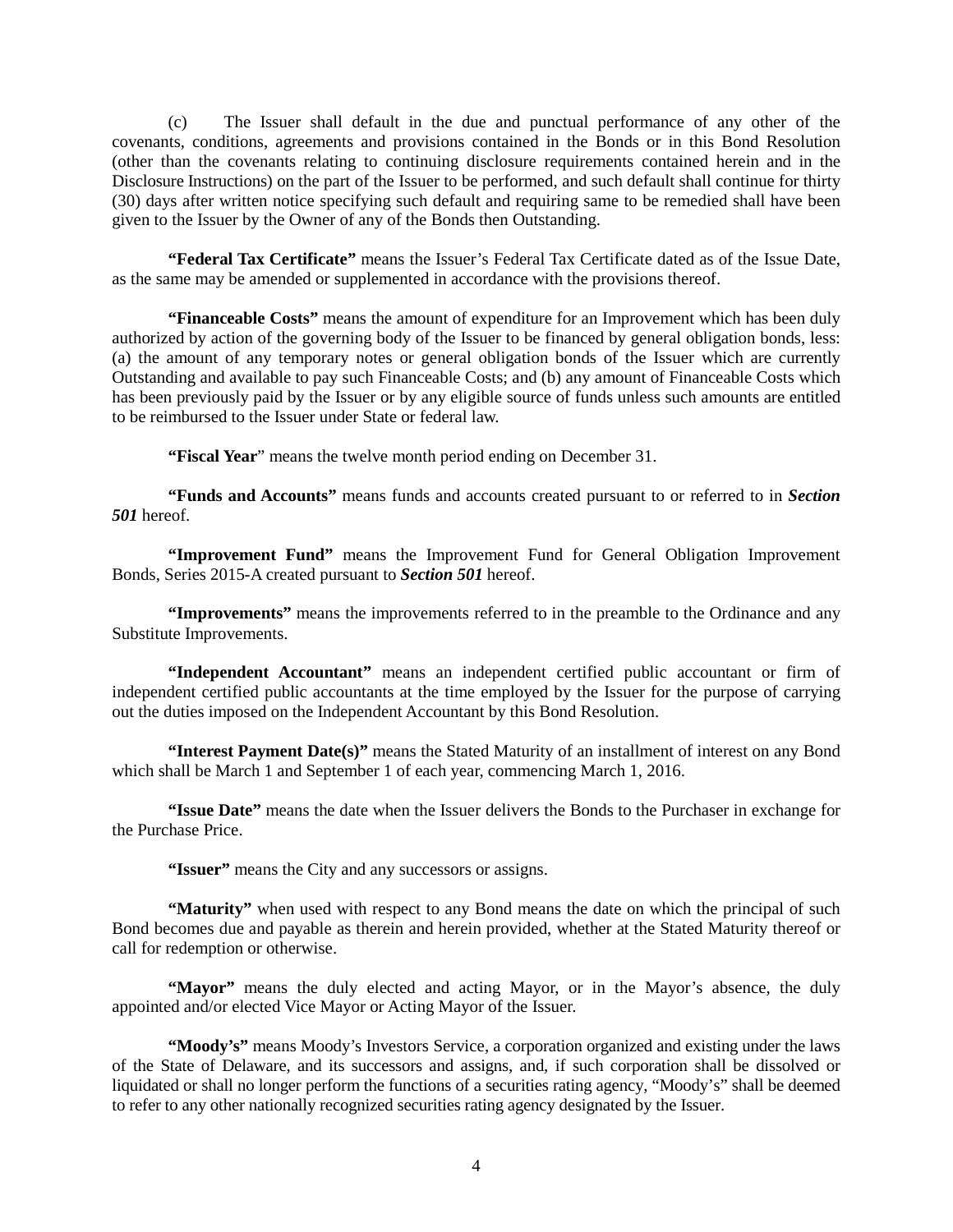**"Notice Address"** means with respect to the following entities:

(a) To the Issuer at:

City of Lawrence, Kansas Six East Sixth Street Lawrence, Kansas 66044 Attn: City Clerk

 $\overline{\phantom{a}}$  , where  $\overline{\phantom{a}}$ \_\_\_\_\_\_\_\_\_\_\_\_\_\_\_ \_\_\_\_\_\_\_\_\_\_\_\_\_\_\_  $\overline{\phantom{a}}$  , where  $\overline{\phantom{a}}$ 

(b) To the Paying Agent at:

State Treasurer of the State of Kansas Landon Office Building 900 Southwest Jackson, Suite 201 Topeka, Kansas 66612-1235 Fax: (785) 296-6976

(c) To the Purchaser:

(d) To the Rating Agency:

Moody's Municipal Rating Desk 7 World Trade Center 250 Greenwich Street 23rd Floor New York, New York 10007

or such other address as is furnished in writing to the other parties referenced herein.

#### **"Notice Representative"** means:

- (a) With respect to the Issuer, the Clerk.
- (b) With respect to the Bond Registrar and Paying Agent, the Director of Bond Services.
- (c) With respect to any Purchaser, the manager of its Municipal Bond Department.
- (d) With respect to any Rating Agency, any Vice President thereof.

**"Official Statement"** means Issuer's Official Statement relating to the Bonds.

**"Ordinance"** means Ordinance No. 9148 of the Issuer authorizing the issuance of the Bonds, as amended from time to time.

**"Outstanding"** means, when used with reference to the Bonds, as of a particular date of determination, all Bonds theretofore authenticated and delivered, except the following Bonds: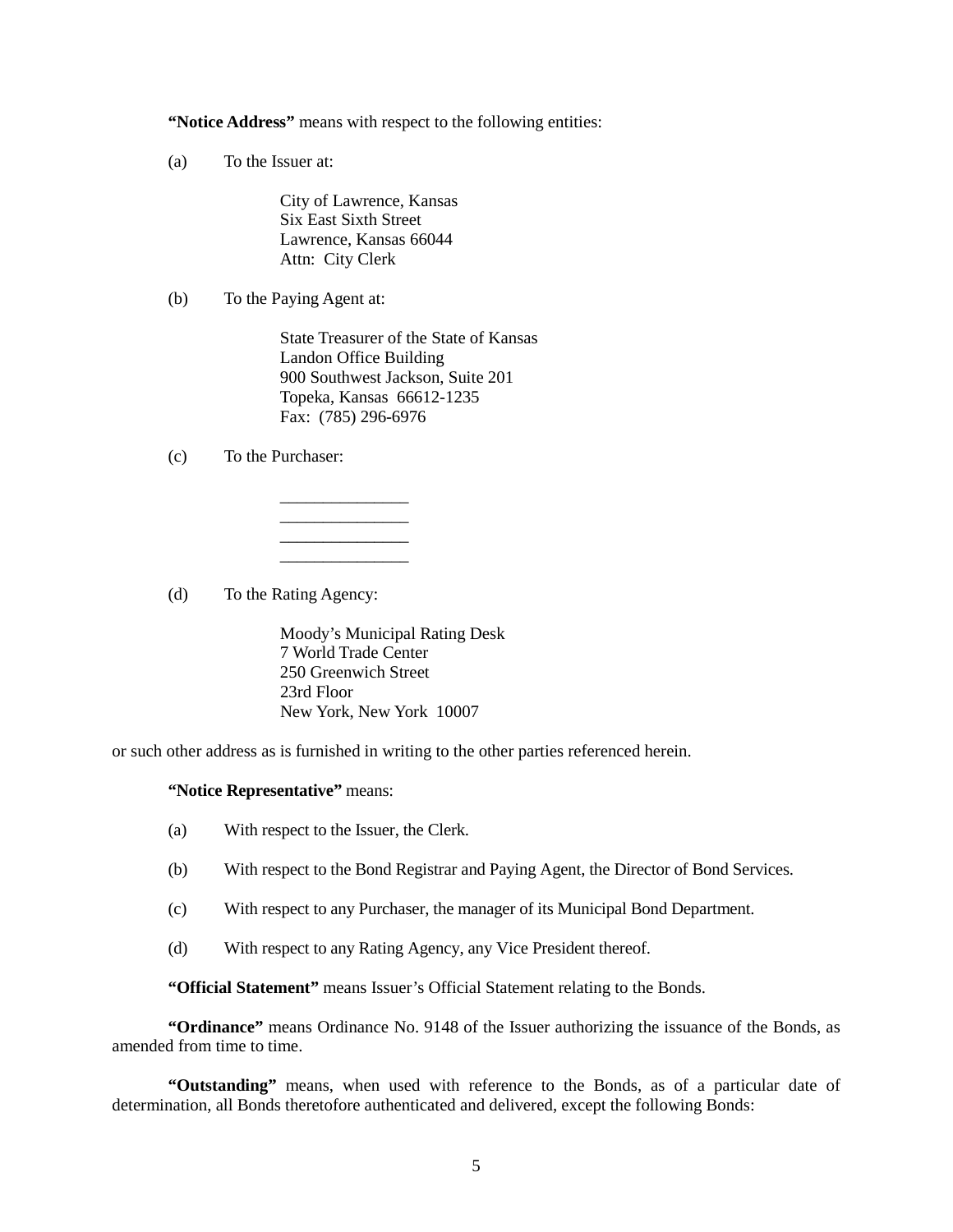(a) Bonds theretofore canceled by the Paying Agent or delivered to the Paying Agent for cancellation;

(b) Bonds deemed to be paid in accordance with the provisions of *Section 701* hereof; and

(c) Bonds in exchange for or in lieu of which other Bonds have been authenticated and delivered hereunder.

**"Owner"** when used with respect to any Bond means the Person in whose name such Bond is registered on the Bond Register. Whenever consent of the Owners is required pursuant to the terms of this Bond Resolution, and the Owner of the Bonds, as set forth on the Bond Register, is Cede & Co., the term Owner shall be deemed to be the Beneficial Owner of the Bonds.

**"Participants"** means those financial institutions for whom the Securities Depository effects book-entry transfers and pledges of securities deposited with the Securities Depository, as such listing of Participants exists at the time of such reference.

**"Paying Agent"** means the State Treasurer, and any successors and assigns.

**"Permitted Investments"** shall mean the investments hereinafter described, provided, however, no moneys or funds shall be invested in a Derivative: (a) investments authorized by K.S.A. 12-1675 and amendments thereto; (b) the municipal investment pool established pursuant to K.S.A. 12-1677a, and amendments thereto; (c) direct obligations of the United States Government or any agency thereof; (d) the Issuer's temporary notes issued pursuant to K.S.A. 10-123 and amendments thereto; (e) interest-bearing time deposits in commercial banks or trust companies located in the county or counties in which the Issuer is located which are insured by the Federal Deposit Insurance Corporation or collateralized by securities described in (c); (f) obligations of the federal national mortgage association, federal home loan banks, federal home loan mortgage corporation or government national mortgage association; (g) repurchase agreements for securities described in (c) or (f); (h) investment agreements or other obligations of a financial institution the obligations of which at the time of investment are rated in either of the three highest rating categories by Moody's or Standard & Poor's; (i) investments and shares or units of a money market fund or trust, the portfolio of which is comprised entirely of securities described in (c) or (f); (j) receipts evidencing ownership interests in securities or portions thereof described in (c) or (f); (k) municipal bonds or other obligations issued by any municipality of the State as defined in K.S.A. 10-1101 which are general obligations of the municipality issuing the same; or (l) bonds of any municipality of the State as defined in K.S.A. 10-1101 which have been refunded in advance of their maturity and are fully secured as to payment of principal and interest thereon by deposit in trust, under escrow agreement with a bank, of securities described in (c) or (f), all as may be further restricted or modified by amendments to applicable State law.

**"Person"** means any natural person, corporation, partnership, joint venture, association, firm, joint-stock company, trust, unincorporated organization, or government or any agency or political subdivision thereof or other public body.

**"Purchase Price"** means the principal amount of the Bonds plus accrued interest to the date of delivery[, plus a reoffering premium of  $\hat{\S}$  [1], and less an underwriting discount of  $\sim$  1.

"Purchaser" means [\_\_\_\_\_\_\_, \_\_\_\_\_\_\_\_, \_\_\_\_\_\_\_\_\_\_\_\_\_\_\_], the original purchaser of the Bonds, and any successor and assigns.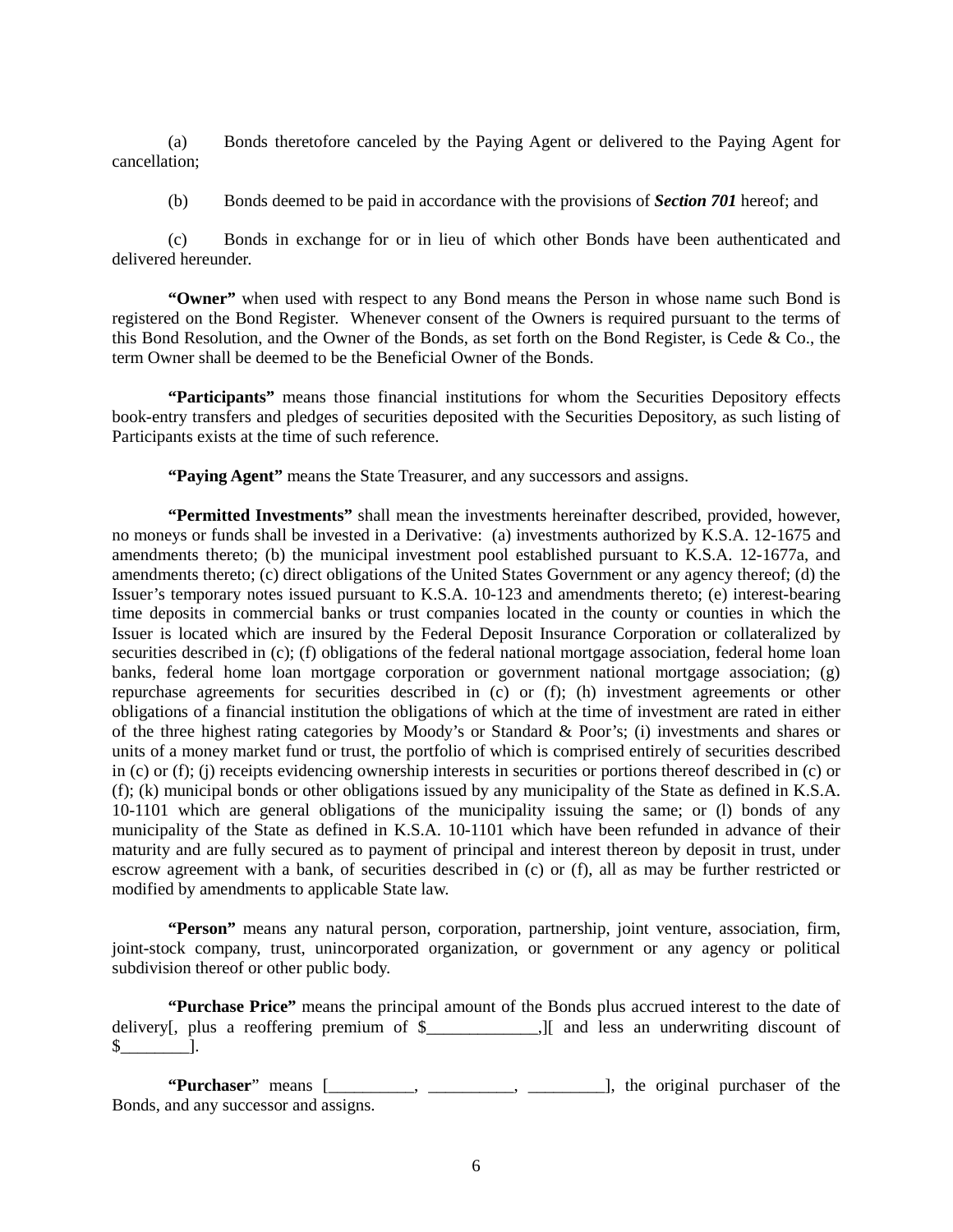**"Rating Agency"** means any company, agency or entity that provides, pursuant to request of the Issuer, financial ratings for the Bonds.

**"Rebate Fund"** means the Rebate Fund for General Obligation Improvement Bonds, Series 2015-A created pursuant to *Section 501* hereof.

**"Record Dates"** for the interest payable on any Interest Payment Date means the fifteenth day (whether or not a Business Day) of the calendar month next preceding each Interest Payment Date.

**"Redemption Date"** means, when used with respect to any Bond to be redeemed, the date fixed for the redemption of such Bond pursuant to the terms of this Bond Resolution.

**"Redemption Price"** means, when used with respect to any Bond to be redeemed, the price at which such Bond is to be redeemed pursuant to the terms of this Bond Resolution, including the applicable redemption premium, if any, but excluding installments of interest whose Stated Maturity is on or before the Redemption Date.

**"Refunded Notes"** means a portion of the Series 2014-II Notes and Series 2014-III Notes maturing on October 1, 2015.

**"Refunded Notes Paying Agent"** means the paying agent for the Refunded Notes as designated in the Refunded Notes Resolution, and any successor or successors at the time acting as paying agent for the Refunded Notes.

**"Refunded Notes Redemption Date"** means October 1, 2015.

**"Refunded Notes Resolution"** means the resolution that authorized the Refunded Notes.

**"Replacement Bonds"** means Bonds issued to the Beneficial Owners of the Bonds in accordance with *Section 210* hereof.

**"SEC Rule"** means Rule 15c2-12 adopted by the Securities and Exchange Commission under the Securities Exchange Act of 1934, as may be amended from time to time.

**"Securities Depository"** means, initially, DTC, and its successors and assigns.

**"Series 2014-II Notes"** means the Issuer's General Obligation Temporary Notes, Series 2014-II, dated April 29, 2014.

**"Series 2014-III Notes"** means the Issuer's General Obligation Temporary Notes, Series 2014- III, dated September 25, 2014.

**"Special Record Date**" means the date fixed by the Paying Agent pursuant to *Section 204* hereof for the payment of Defaulted Interest.

**"Standard & Poor's"** means Standard & Poor's Ratings Services, a division of McGraw Hill Financial Inc., a corporation organized and existing under the laws of the State of New York, and its successors and assigns, and, if such corporation shall be dissolved or liquidated or shall no longer perform the functions of a securities rating agency, Standard & Poor's shall be deemed to refer to any other nationally recognized securities rating agency designated by the Issuer.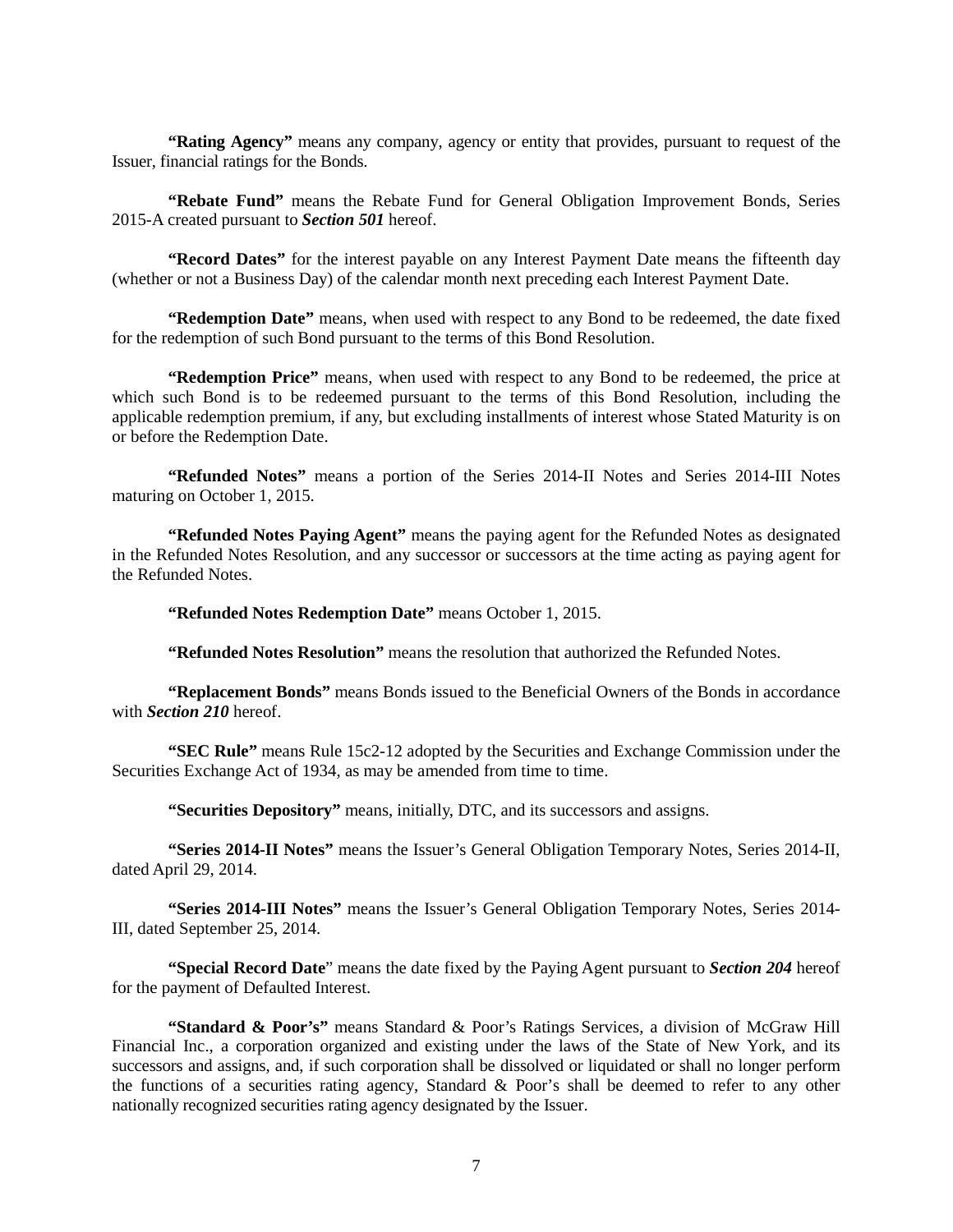**"State"** means the state of Kansas.

**"State Treasurer"** means the duly elected Treasurer or, in the Treasurer's absence, the duly appointed Deputy Treasurer or acting Treasurer of the State.

**"Stated Maturity"** when used with respect to any Bond or any installment of interest thereon means the date specified in such Bond and this Bond Resolution as the fixed date on which the principal of such Bond or such installment of interest is due and payable.

**"Substitute Improvements"** means the substitute or additional improvements of the Issuer described in *Section 504(a)* hereof.

[ **"20\_\_ Term Bonds"** means the Bonds scheduled to mature in the year 20\_\_.]

[ **"20\_\_ Term Bonds"** means the Bonds scheduled to mature in the year 20\_\_.]

[ **"Term Bonds"** means collectively, the 20\_\_ Term Bonds and the 20\_\_ Term Bonds.]

**"Treasurer"** means the duly appointed and/or elected Treasurer of the Issuer or, in the Treasurer's absence, the duly appointed Deputy Treasurer or acting Treasurer of the Issuer.

**"United States Government Obligations"** means bonds, notes, certificates of indebtedness, treasury bills or other securities constituting direct obligations of, or obligations the principal of and interest on which are fully and unconditionally guaranteed as to full and timely payment by, the United States of America, including evidences of a direct ownership interest in future interest or principal payment on obligations issued by the United States of America (including the interest component of obligations of the Resolution Funding Corporation), or securities which represent an undivided interest in such obligations, which obligations are rated in the highest rating category by a nationally recognized rating service and such obligations are held in a custodial account for the benefit of the Issuer.

# **ARTICLE II**

# **AUTHORIZATION AND DETAILS OF THE BONDS**

**Section 201. Authorization of the Bonds.** The Bonds have been heretofore authorized and directed to be issued pursuant to the Ordinance in the principal amount of \$[PRINCIPAL AMOUNT], for the purpose of providing funds to: (a) pay a portion of the costs of the Improvements; (b) refund the Refunded Notes; and (c) pay costs of issuance of the Bonds.

**Section 202. Description of the Bonds.** The Bonds shall consist of fully registered bonds in an Authorized Denomination, and shall be numbered in such manner as the Bond Registrar shall determine. All of the Bonds shall be dated as of the Dated Date, shall become due in the amounts, on the Stated Maturities, subject to redemption and payment prior to their Stated Maturities as provided in *Article III* hereof, and shall bear interest at the rates per annum as follows: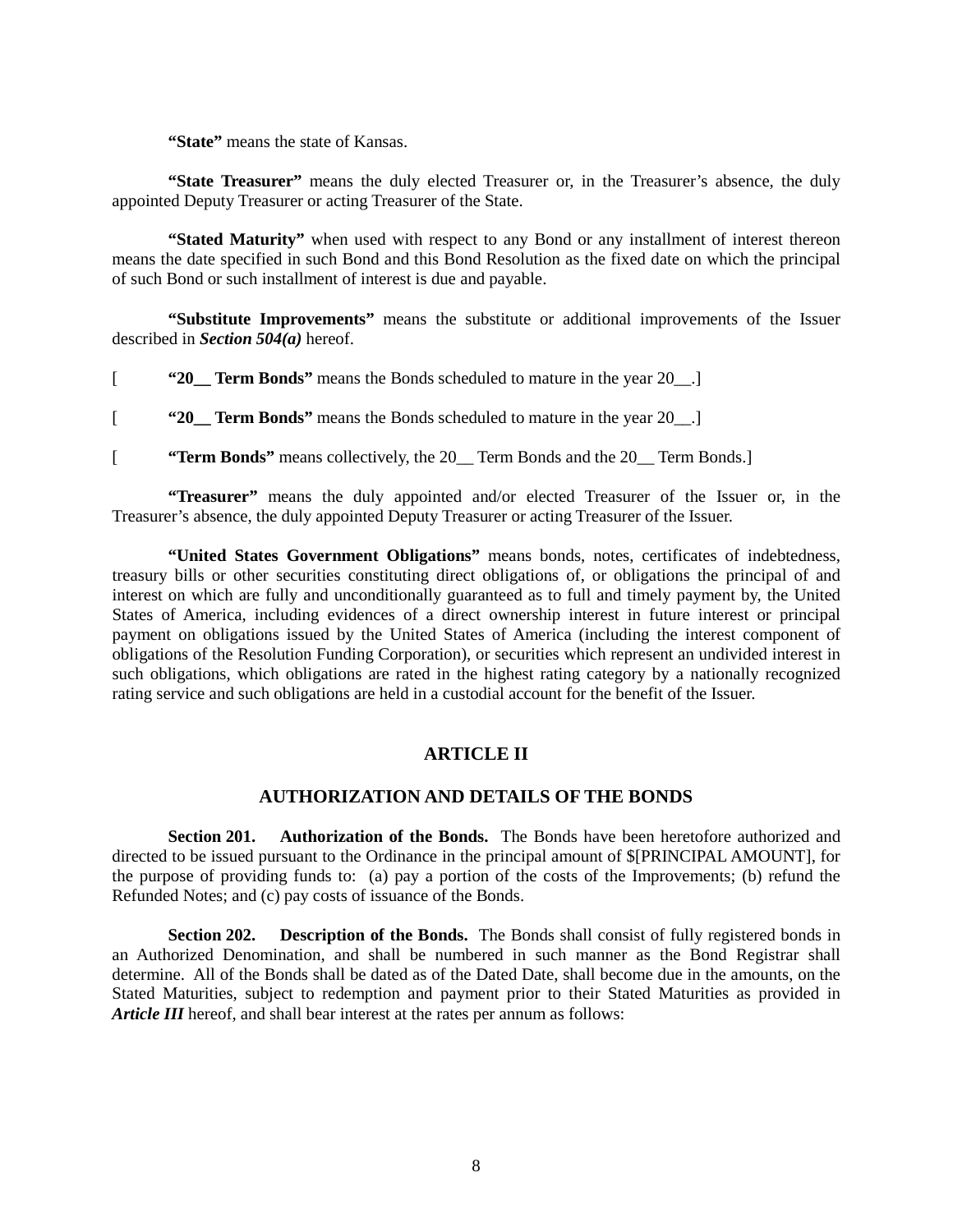#### **SERIAL BONDS**

| <b>Stated Maturity</b><br>September 1 | <b>Principal</b><br>Amount | <b>Annual Rate</b><br>of Interest | <b>Stated Maturity</b><br>September 1 | <b>Principal</b><br><b>Amount</b> | <b>Annual Rate</b><br>of Interest |
|---------------------------------------|----------------------------|-----------------------------------|---------------------------------------|-----------------------------------|-----------------------------------|
| 2016                                  |                            | $\frac{0}{0}$                     | 2024                                  |                                   |                                   |
| 2017                                  |                            | $\frac{0}{0}$                     | 2025                                  |                                   | %                                 |
| 2018                                  |                            | $\frac{0}{6}$                     | 2026                                  |                                   | $\%$                              |
| 2019                                  |                            |                                   | 2027                                  |                                   | $\%$                              |
| 2020                                  |                            | $\frac{0}{6}$                     | 2028                                  |                                   | %                                 |
| 2021                                  |                            | $\frac{0}{6}$                     | 2029                                  |                                   | $\%$                              |
| 2022                                  |                            | $\frac{0}{0}$                     | 2030                                  |                                   | $\%$                              |
| 2023                                  |                            | $\frac{0}{0}$                     |                                       |                                   | %                                 |

The Bonds shall bear interest at the above specified rates (computed on the basis of a 360-day year of twelve 30-day months) from the later of the Dated Date or the most recent Interest Payment Date to which interest has been paid on the Interest Payment Dates in the manner set forth in *Section 204* hereof.

Each of the Bonds, as originally issued or issued upon transfer, exchange or substitution, shall be printed in accordance with the format required by the Attorney General of the State and shall be substantially in the form attached hereto as *EXHIBIT A* or as may be required by the Attorney General pursuant to the Notice of Systems of Registration for Kansas Municipal Bonds, 2 Kan. Reg. 921 (1983), in accordance with the Kansas Bond Registration Law, K.S.A. 10-620 *et seq.*

**Section 203. Designation of Paying Agent and Bond Registrar.** The State Treasurer is hereby designated as the Paying Agent for the payment of principal of and interest on the Bonds and Bond Registrar with respect to the registration, transfer and exchange of Bonds. The Mayor of the Issuer is hereby authorized and empowered to execute on behalf of the Issuer an agreement with the Bond Registrar and Paying Agent for the Bonds.

The Issuer will at all times maintain a Paying Agent and Bond Registrar meeting the qualifications herein described for the performance of the duties hereunder. The Issuer reserves the right to appoint a successor Paying Agent or Bond Registrar by (a) filing with the Paying Agent or Bond Registrar then performing such function a certified copy of the proceedings giving notice of the termination of such Paying Agent or Bond Registrar and appointing a successor, and (b) causing notice of appointment of the successor Paying Agent and Bond Registrar to be given by first class mail to each Owner. No resignation or removal of the Paying Agent or Bond Registrar shall become effective until a successor has been appointed and has accepted the duties of Paying Agent or Bond Registrar.

Every Paying Agent or Bond Registrar appointed hereunder shall at all times meet the requirements of K.S.A. 10-501 *et seq*. and K.S.A. 10-620 *et seq*., respectively.

**Section 204. Method and Place of Payment of the Bonds.** The principal of, or Redemption Price, and interest on the Bonds shall be payable in any coin or currency which, on the respective dates of payment thereof, is legal tender for the payment of public and private debts.

The principal or Redemption Price of each Bond shall be paid at Maturity to the Person in whose name such Bond is registered on the Bond Register at the Maturity thereof, upon presentation and surrender of such Bond at the principal office of the Paying Agent.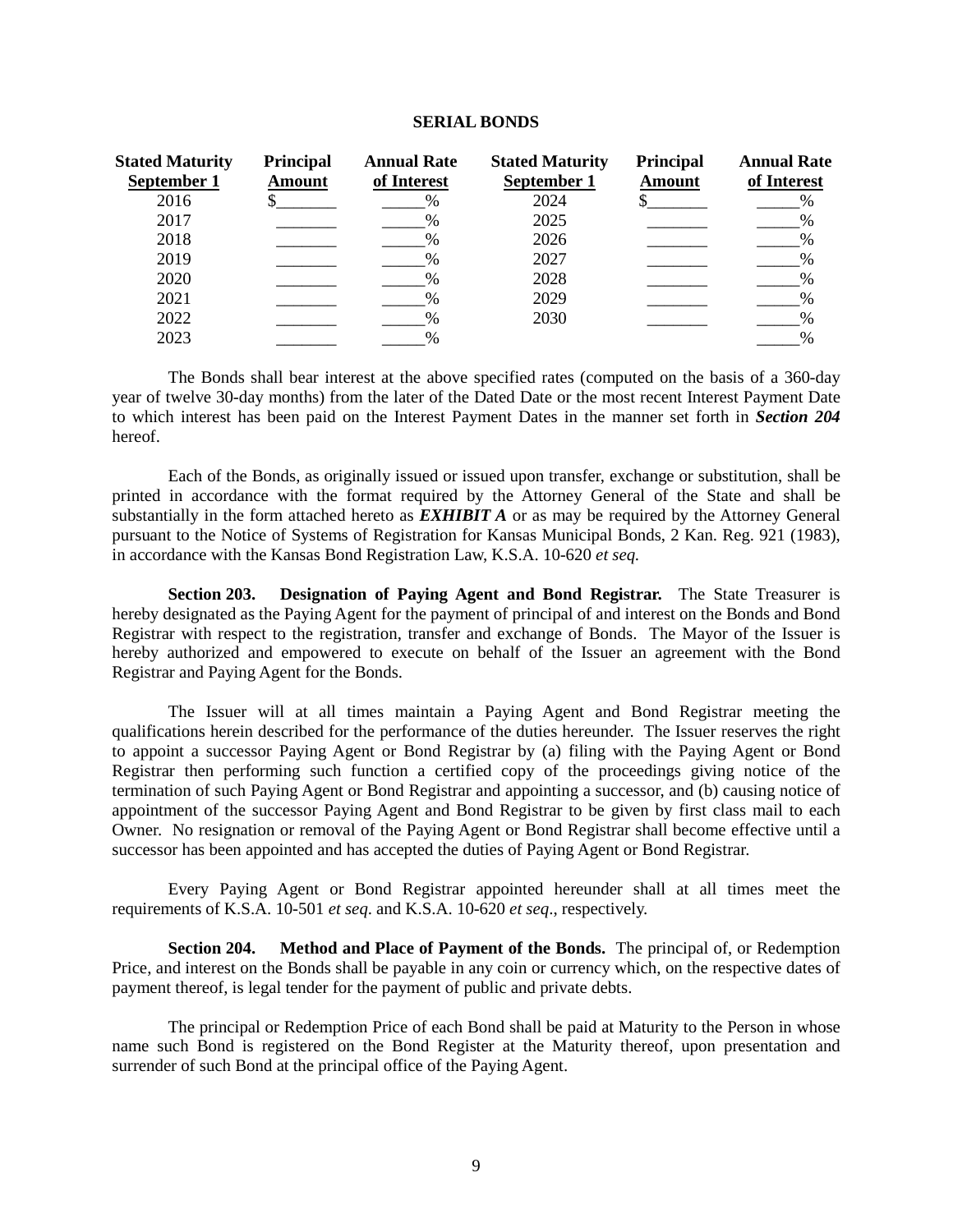The interest payable on each Bond on any Interest Payment Date shall be paid to the Owner of such Bond as shown on the Bond Register at the close of business on the Record Date for such interest (a) by check or draft mailed by the Paying Agent to the address of such Owner shown on the Bond Register or at such other address as is furnished to the Paying Agent in writing by such Owner; or (b) in the case of an interest payment to Cede & Co. or any Owner of \$500,000 or more in aggregate principal amount of Bonds, by electronic transfer to such Owner upon written notice given to the Bond Registrar by such Owner, not less than 15 days prior to the Record Date for such interest, containing the electronic transfer instructions including the bank ABA routing number and account number to which such Owner wishes to have such transfer directed.

Notwithstanding the foregoing provisions of this Section, any Defaulted Interest with respect to any Bond shall cease to be payable to the Owner of such Bond on the relevant Record Date and shall be payable to the Owner in whose name such Bond is registered at the close of business on the Special Record Date for the payment of such Defaulted Interest, which Special Record Date shall be fixed as hereinafter specified in this paragraph. The Issuer shall notify the Paying Agent in writing of the amount of Defaulted Interest proposed to be paid on each Bond and the date of the proposed payment (which date shall be at least 30 days after receipt of such notice by the Paying Agent) and shall deposit with the Paying Agent at the time of such notice an amount of money equal to the aggregate amount proposed to be paid in respect of such Defaulted Interest or shall make arrangements satisfactory to the Paying Agent for such deposit prior to the date of the proposed payment. Following receipt of such funds the Paying Agent shall fix a Special Record Date for the payment of such Defaulted Interest which shall be not more than 15 nor less than 10 days prior to the date of the proposed payment. The Paying Agent shall promptly notify the Issuer of such Special Record Date and, in the name and at the expense of the Issuer, shall cause notice of the proposed payment of such Defaulted Interest and the Special Record Date therefore to be mailed, by first class mail, postage prepaid, to each Owner of a Bond entitled to such notice at the address of such Owner as it appears on the Bond Register not less than 10 days prior to such Special Record Date.

The Paying Agent shall keep a record of payment of principal and Redemption Price of and interest on all Bonds and at least annually shall forward a copy or summary of such records to the Issuer.

**Section 205. Payments Due on Saturdays, Sundays and Holidays.** In any case where a Bond Payment Date is not a Business Day, then payment of principal, Redemption Price or interest need not be made on such Bond Payment Date but may be made on the next succeeding Business Day with the same force and effect as if made on such Bond Payment Date, and no interest shall accrue for the period after such Bond Payment Date.

**Section 206. Registration, Transfer and Exchange of Bonds.** The Issuer covenants that, as long as any of the Bonds remain Outstanding, it will cause the Bond Register to be kept at the office of the Bond Registrar as herein provided. Each Bond when issued shall be registered in the name of the Owner thereof on the Bond Register.

Bonds may be transferred and exchanged only on the Bond Register as provided in this Section. Upon surrender of any Bond at the principal office of the Bond Registrar, the Bond Registrar shall transfer or exchange such Bond for a new Bond or Bonds in any Authorized Denomination of the same Stated Maturity and in the same aggregate principal amount as the Bond that was presented for transfer or exchange.

Bonds presented for transfer or exchange shall be accompanied by a written instrument or instruments of transfer or authorization for exchange, in a form and with guarantee of signature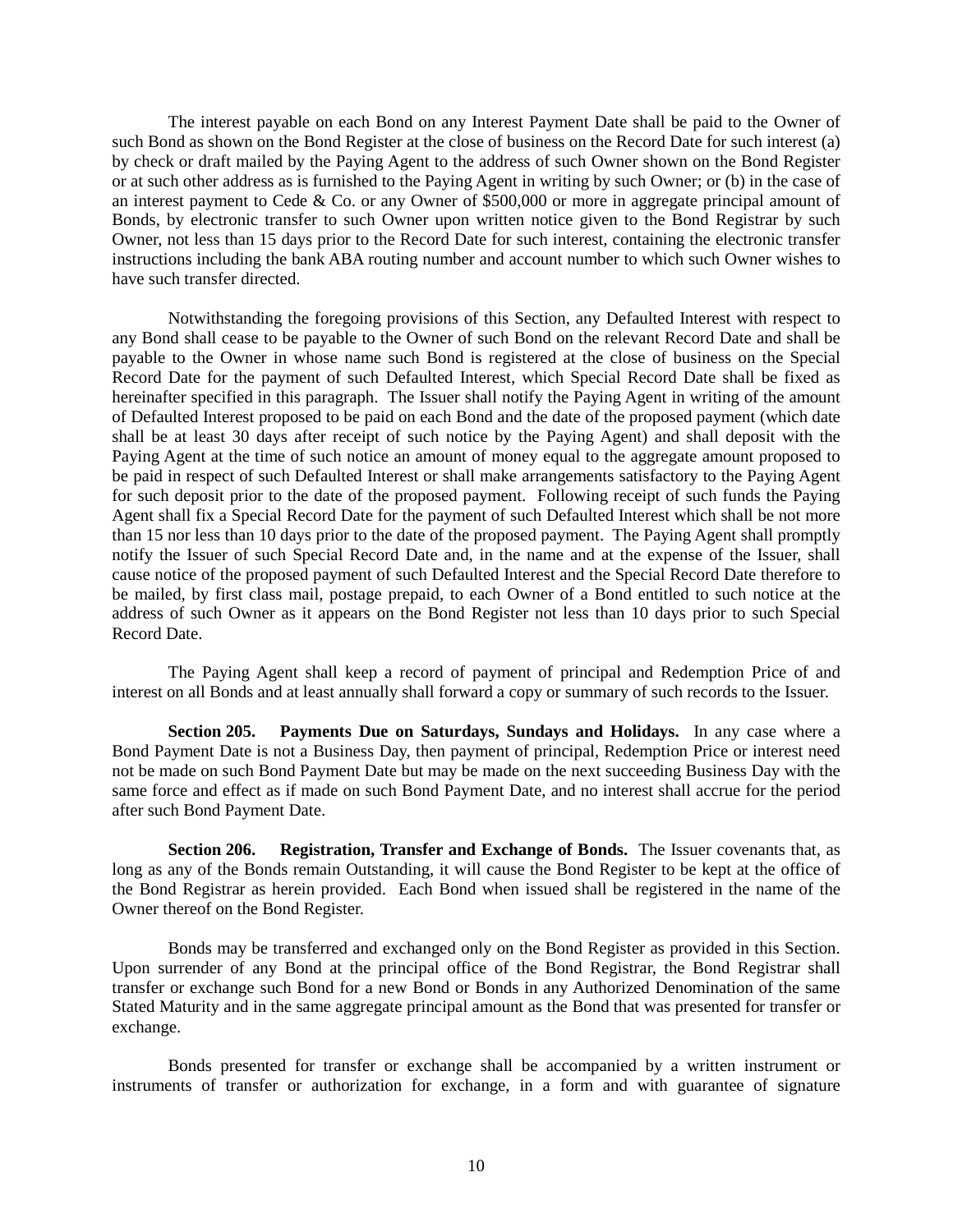satisfactory to the Bond Registrar, duly executed by the Owner thereof or by the Owner's duly authorized agent.

In all cases in which the privilege of transferring or exchanging Bonds is exercised, the Bond Registrar shall authenticate and deliver Bonds in accordance with the provisions of this Bond Resolution. The Issuer shall pay the fees and expenses of the Bond Registrar for the registration, transfer and exchange of Bonds provided for by this Bond Resolution and the cost of printing a reasonable supply of registered bond blanks. Any additional costs or fees that might be incurred in the secondary market, other than fees of the Bond Registrar, are the responsibility of the Owners of the Bonds. In the event any Owner fails to provide a correct taxpayer identification number to the Paying Agent, the Paying Agent may make a charge against such Owner sufficient to pay any governmental charge required to be paid as a result of such failure. In compliance with Code § 3406, such amount may be deducted by the Paying Agent from amounts otherwise payable to such Owner hereunder or under the Bonds.

The Issuer and the Bond Registrar shall not be required (a) to register the transfer or exchange of any Bond that has been called for redemption after notice of such redemption has been mailed by the Paying Agent pursuant to *Article III* hereof and during the period of 15 days next preceding the date of mailing of such notice of redemption; or (b) to register the transfer or exchange of any Bond during a period beginning at the opening of business on the day after receiving written notice from the Issuer of its intent to pay Defaulted Interest and ending at the close of business on the date fixed for the payment of Defaulted Interest pursuant to *Article II* hereof.

The Issuer and the Paying Agent may deem and treat the Person in whose name any Bond is registered on the Bond Register as the absolute Owner of such Bond, whether such Bond is overdue or not, for the purpose of receiving payment of, or on account of, the principal or Redemption Price of and interest on said Bond and for all other purposes. All payments so made to any such Owner or upon the Owner's order shall be valid and effective to satisfy and discharge the liability upon such Bond to the extent of the sum or sums so paid, and neither the Issuer nor the Paying Agent shall be affected by any notice to the contrary.

At reasonable times and under reasonable regulations established by the Bond Registrar, the Bond Register may be inspected and copied by the Owners (or a designated representative thereof) of 10% or more in principal amount of the Bonds then Outstanding or any designated representative of such Owners whose authority is evidenced to the satisfaction of the Bond Registrar.

**Section 207. Execution, Registration, Authentication and Delivery of Bonds.** Each of the Bonds, including any Bonds issued in exchange or as substitutions for the Bonds initially delivered, shall be executed for and on behalf of the Issuer by the manual or facsimile signature of the Mayor, attested by the manual or facsimile signature of the Clerk, and the seal of the Issuer shall be affixed thereto or imprinted thereon. The Mayor and Clerk are hereby authorized and directed to prepare and execute the Bonds in the manner herein specified, and to cause the Bonds to be registered in the office of the Clerk, which registration shall be evidenced by the manual or facsimile signature of the Clerk with the seal of the Issuer affixed thereto or imprinted thereon. The Bonds shall also be registered in the office of the State Treasurer, which registration shall be evidenced by the manual or facsimile signature of the State Treasurer with the seal of the State Treasurer affixed thereto or imprinted thereon. In case any officer whose signature appears on any Bonds ceases to be such officer before the delivery of such Bonds, such signature shall nevertheless be valid and sufficient for all purposes, as if such person had remained in office until delivery. Any Bond may be signed by such persons who at the actual time of the execution of such Bond are the proper officers to sign such Bond although at the date of such Bond such persons may not have been such officers.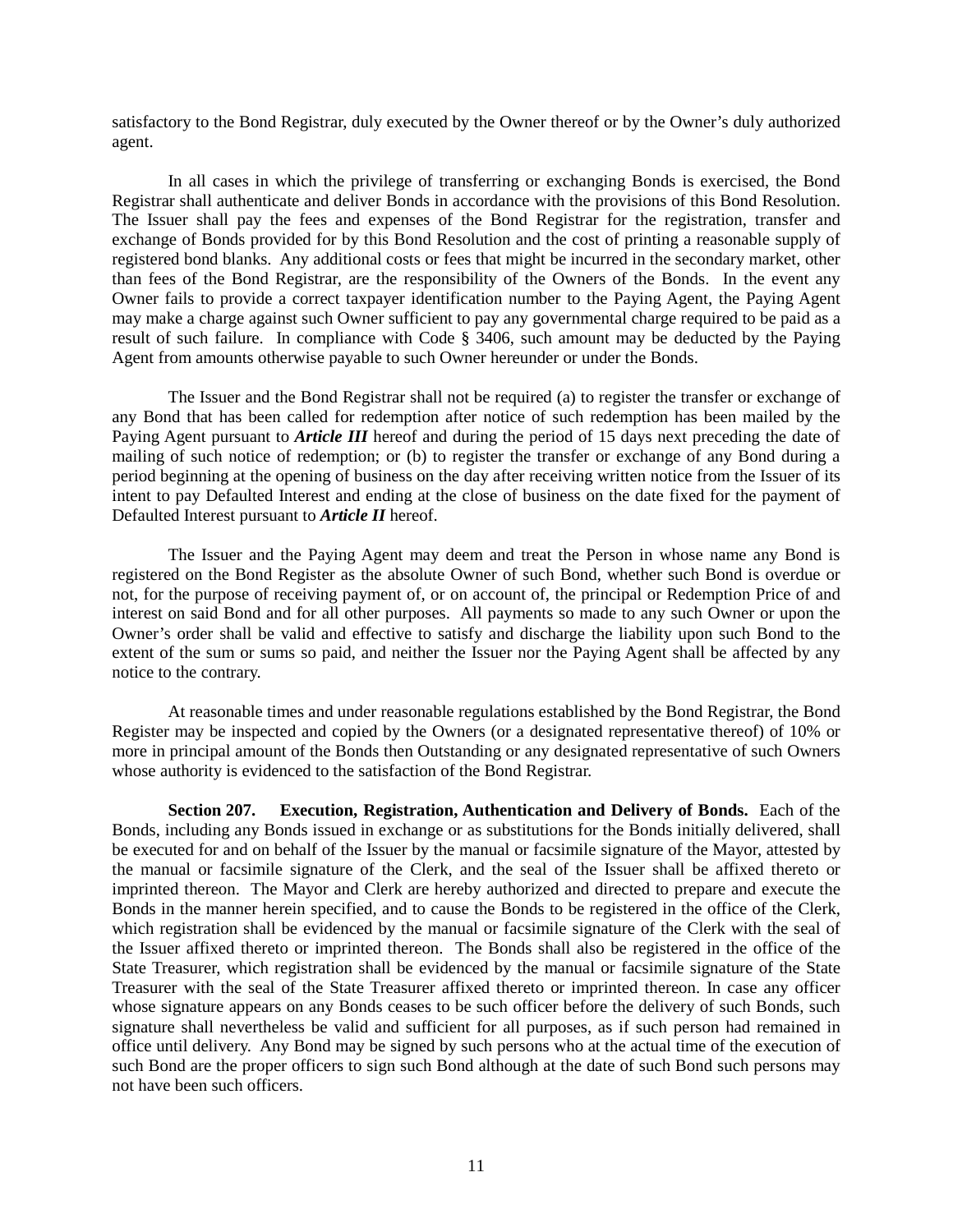The Mayor and Clerk are hereby authorized and directed to prepare and execute the Bonds as herein specified, and when duly executed, to deliver the Bonds to the Bond Registrar for authentication.

The Bonds shall have endorsed thereon a certificate of authentication substantially in the form attached hereto as *EXHIBIT A* hereof, which shall be manually executed by an authorized officer or employee of the Bond Registrar, but it shall not be necessary that the same officer or employee sign the certificate of authentication on all of the Bonds that may be issued hereunder at any one time. No Bond shall be entitled to any security or benefit under this Bond Resolution or be valid or obligatory for any purpose unless and until such certificate of authentication has been duly executed by the Bond Registrar. Such executed certificate of authentication upon any Bond shall be conclusive evidence that such Bond has been duly authenticated and delivered under this Bond Resolution. Upon authentication, the Bond Registrar shall deliver the Bonds to the Purchaser upon instructions of the Issuer or its representative.

**Section 208. Mutilated, Lost, Stolen or Destroyed Bonds.** If (a) any mutilated Bond is surrendered to the Bond Registrar or the Bond Registrar receives evidence to its satisfaction of the destruction, loss or theft of any Bond, and (b) there is delivered to the Issuer and the Bond Registrar such security or indemnity as may be required by each of them, then, in the absence of notice to the Issuer or the Bond Registrar that such Bond has been acquired by a bona fide purchaser, the Issuer shall execute and, upon the Issuer's request, the Bond Registrar shall authenticate and deliver, in exchange for or in lieu of any such mutilated, destroyed, lost or stolen Bond, a new Bond of the same Stated Maturity and of like tenor and principal amount.

If any such mutilated, destroyed, lost or stolen Bond has become or is about to become due and payable, the Issuer, in its discretion, may pay such Bond instead of issuing a new Bond.

Upon the issuance of any new Bond under this Section, the Issuer and the Paying Agent may require the payment by the Owner of a sum sufficient to cover any tax or other governmental charge that may be imposed in relation thereto and any other expenses (including the fees and expenses of the Paying Agent) connected therewith.

Every new Bond issued pursuant to this Section shall constitute a replacement of the prior obligation of the Issuer, and shall be entitled to all the benefits of this Bond Resolution equally and ratably with all other Outstanding Bonds.

**Section 209. Cancellation and Destruction of Bonds Upon Payment.** All Bonds that have been paid or redeemed or that otherwise have been surrendered to the Paying Agent, either at or before Maturity, shall be cancelled by the Paying Agent immediately upon the payment, redemption and surrender thereof to the Paying Agent and subsequently destroyed in accordance with the customary practices of the Paying Agent. The Paying Agent shall execute a certificate in duplicate describing the Bonds so cancelled and destroyed and shall file an executed counterpart of such certificate with the Issuer.

**Section 210. Book-Entry Bonds; Securities Depository.** The Issuer and Paying Agent have entered into a DTC Representation Letter with DTC. The Bonds shall initially be registered to Cede  $\&$ Co., the nominee for the Securities Depository, and no Beneficial Owner will receive certificates representing their respective interests in the Bonds, except in the event the Bond Registrar issues Replacement Bonds as provided in this Section. It is anticipated that during the term of the Bonds, the Securities Depository will make book-entry transfers among its Participants and receive and transmit payment of principal of, premium, if any, and interest on, the Bonds to the Participants until and unless the Bond Registrar authenticates and delivers Replacement Bonds to the Beneficial Owners as described in the following paragraph.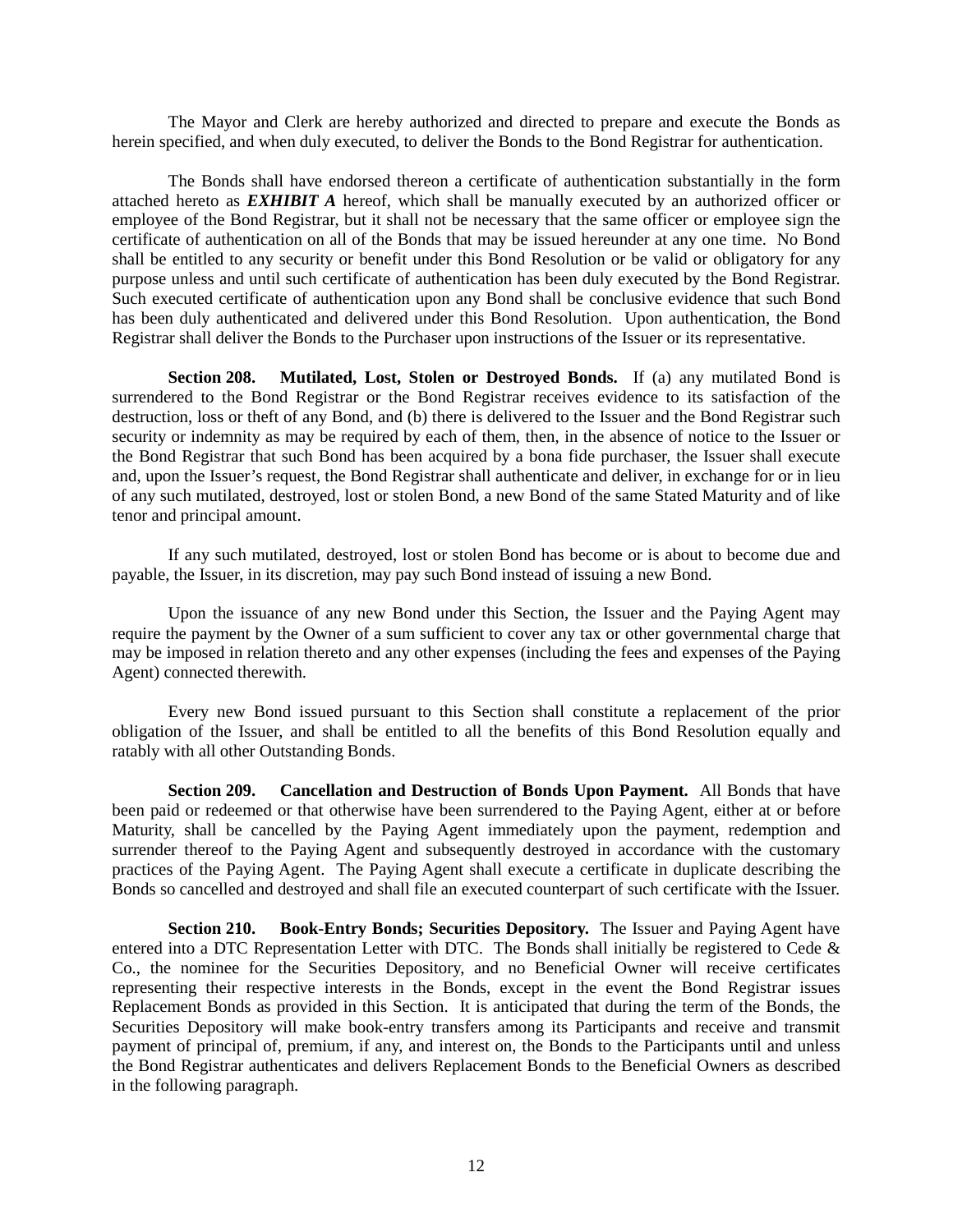The Issuer may decide, subject to the requirements of the Operational Arrangements of DTC (or a successor Securities Depository)**,** and the following provisions of this section to discontinue use of the system of book-entry transfers through DTC (or a successor Securities Depository):

(a) If the Issuer determines (1) that the Securities Depository is unable to properly discharge its responsibilities, or (2) that the Securities Depository is no longer qualified to act as a securities depository and registered clearing agency under the Securities and Exchange Act of 1934, as amended, or (3) that the continuation of a book-entry system to the exclusion of any Bonds being issued to any Owner other than Cede & Co. is no longer in the best interests of the Beneficial Owners of the Bonds; or

(b) if the Bond Registrar receives written notice from Participants having interests in not less than 50% of the Bonds Outstanding, as shown on the records of the Securities Depository (and certified to such effect by the Securities Depository), that the continuation of a book-entry system to the exclusion of any Bonds being issued to any Owner other than Cede & Co. is no longer in the best interests of the Beneficial Owners of the Bonds, then the Bond Registrar shall notify the Owners of such determination or such notice and of the availability of certificates to Owners requesting the same, and the Bond Registrar shall register in the name of and authenticate and deliver Replacement Bonds to the Beneficial Owners or their nominees in principal amounts representing the interest of each, making such adjustments as it may find necessary or appropriate as to accrued interest and previous calls for redemption; provided, that in the case of a determination under (a)(1) or (a)(2) of this paragraph, the Issuer, with the consent of the Bond Registrar, may select a successor securities depository in accordance with the following paragraph to effect book-entry transfers.

In such event, all references to the Securities Depository herein shall relate to the period of time when the Securities Depository has possession of at least one Bond. Upon the issuance of Replacement Bonds, all references herein to obligations imposed upon or to be performed by the Securities Depository shall be deemed to be imposed upon and performed by the Bond Registrar, to the extent applicable with respect to such Replacement Bonds. If the Securities Depository resigns and the Issuer, the Bond Registrar or Owners are unable to locate a qualified successor of the Securities Depository in accordance with the following paragraph, then the Bond Registrar shall authenticate and cause delivery of Replacement Bonds to Owners, as provided herein. The Bond Registrar may rely on information from the Securities Depository and its Participants as to the names of the Beneficial Owners of the Bonds. The cost of printing, registration, authentication, and delivery of Replacement Bonds shall be paid for by the Issuer.

In the event the Securities Depository resigns, is unable to properly discharge its responsibilities, or is no longer qualified to act as a securities depository and registered clearing agency under the Securities and Exchange Act of 1934, as amended, the Issuer may appoint a successor Securities Depository provided the Bond Registrar receives written evidence satisfactory to the Bond Registrar with respect to the ability of the successor Securities Depository to discharge its responsibilities. Any such successor Securities Depository shall be a securities depository which is a registered clearing agency under the Securities and Exchange Act of 1934, as amended, or other applicable statute or regulation that operates a securities depository upon reasonable and customary terms. The Bond Registrar upon its receipt of a Bond or Bonds for cancellation shall cause the delivery of Bonds to the successor Securities Depository in an Authorized Denominations and form as provided herein.

**Section 211. Nonpresentment of Bonds.** If any Bond is not presented for payment when the principal thereof becomes due at Maturity, if funds sufficient to pay such Bond have been made available to the Paying Agent all liability of the Issuer to the Owner thereof for the payment of such Bond shall forthwith cease, determine and be completely discharged, and thereupon it shall be the duty of the Paying Agent to hold such funds, without liability for interest thereon, for the benefit of the Owner of such Bond,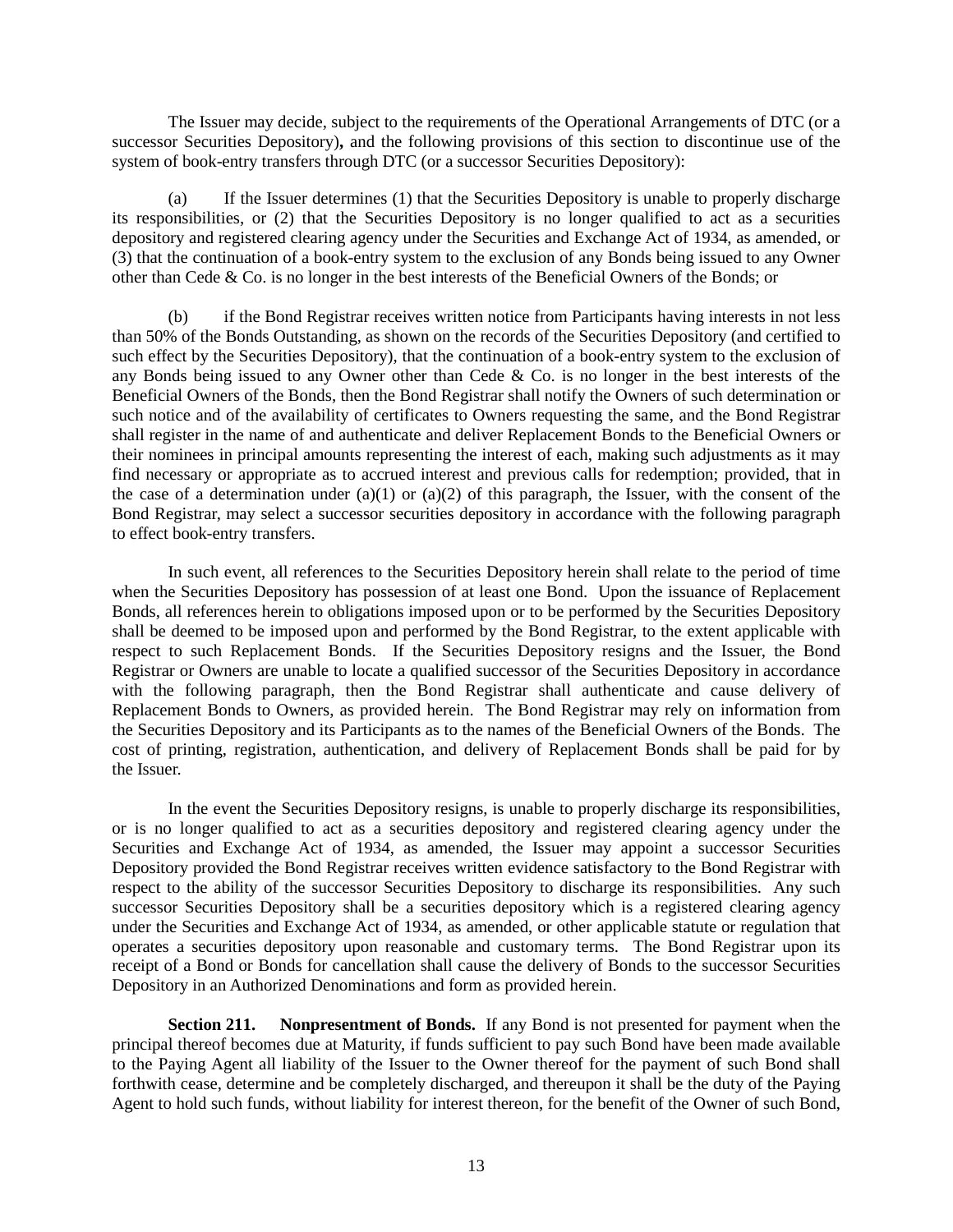who shall thereafter be restricted exclusively to such funds for any claim of whatever nature on his part under this Bond Resolution or on, or with respect to, said Bond. If any Bond is not presented for payment within four (4) years following the date when such Bond becomes due at Maturity, the Paying Agent shall repay, without liability for interest thereon, to the Issuer the funds theretofore held by it for payment of such Bond, and such Bond shall, subject to the defense of any applicable statute of limitation, thereafter be an unsecured obligation of the Issuer, and the Owner thereof shall be entitled to look only to the Issuer for payment, and then only to the extent of the amount so repaid to it by the Paying Agent, and the Issuer shall not be liable for any interest thereon and shall not be regarded as a trustee of such money.

**Section 212. Preliminary and Final Official Statement.** For the purpose of enabling the Purchaser to comply with the requirements of Rule 15c2-12(b)(1) of the Securities and Exchange Commission, the Issuer hereby deems the information regarding the Issuer contained in the Preliminary Official Statement to be "final" as of its date, except for the omission of such information as is permitted by Rule 15c2-12(b)(1), and the appropriate officers of the Issuer are hereby authorized, if requested, to provide the Purchaser a letter or certification to such effect and to take such other actions or execute such other documents as such officers in their reasonable judgment deem necessary to enable the Purchaser to comply with the requirement of such Rule.

The Official Statement is hereby authorized to be prepared by supplementing, amending and completing the Preliminary Official Statement, with such changes and additions thereto as are necessary to conform to and describe the transaction. The Mayor and chief financial officer of the Issuer are hereby authorized to execute the Official Statement as so supplemented, amended and completed, and the use and public distribution of the Official Statement by the Purchaser in connection with the reoffering of the Bonds is hereby authorized. The proper officials of the Issuer are hereby authorized to execute and deliver a certificate pertaining to such Official Statement as prescribed therein, dated as of the Issue Date.

The Issuer agrees to provide to the Purchaser within seven business days of the date of the sale of Bonds sufficient copies of the Official Statement to enable the Purchaser to comply with the requirements of Rule 15c2-12(3) and (4) of the Securities and Exchange Commission and with the requirements of Rule G-32 of the Municipal Securities Rulemaking Board

**Section 213. Sale of the Bonds.** The sale of the Bonds to the Purchaser is hereby ratified and confirmed. The Mayor and Clerk are hereby authorized to execute the official bid form submitted by the Purchaser. Delivery of the Bonds shall be made to the Purchaser on the Issue Date (which shall be as soon as practicable after the adoption of this Bond Resolution), upon payment of the Purchase Price.

# **ARTICLE III**

# **REDEMPTION OF BONDS**

#### **Section 301. Redemption by Issuer.**

*Optional Redemption*. At the option of the Issuer, Bonds maturing on September 1, 2024 and thereafter, will be subject to redemption and payment prior to their Stated Maturity on September 1, 2023, and thereafter, as a whole or in part (selection of maturities and the amount of Bonds of each maturity to be redeemed to be determined by the Issuer in such equitable manner as it may determine) at any time, at the Redemption Price of 100% (expressed as a percentage of the principal amount), plus accrued interest to the Redemption Date.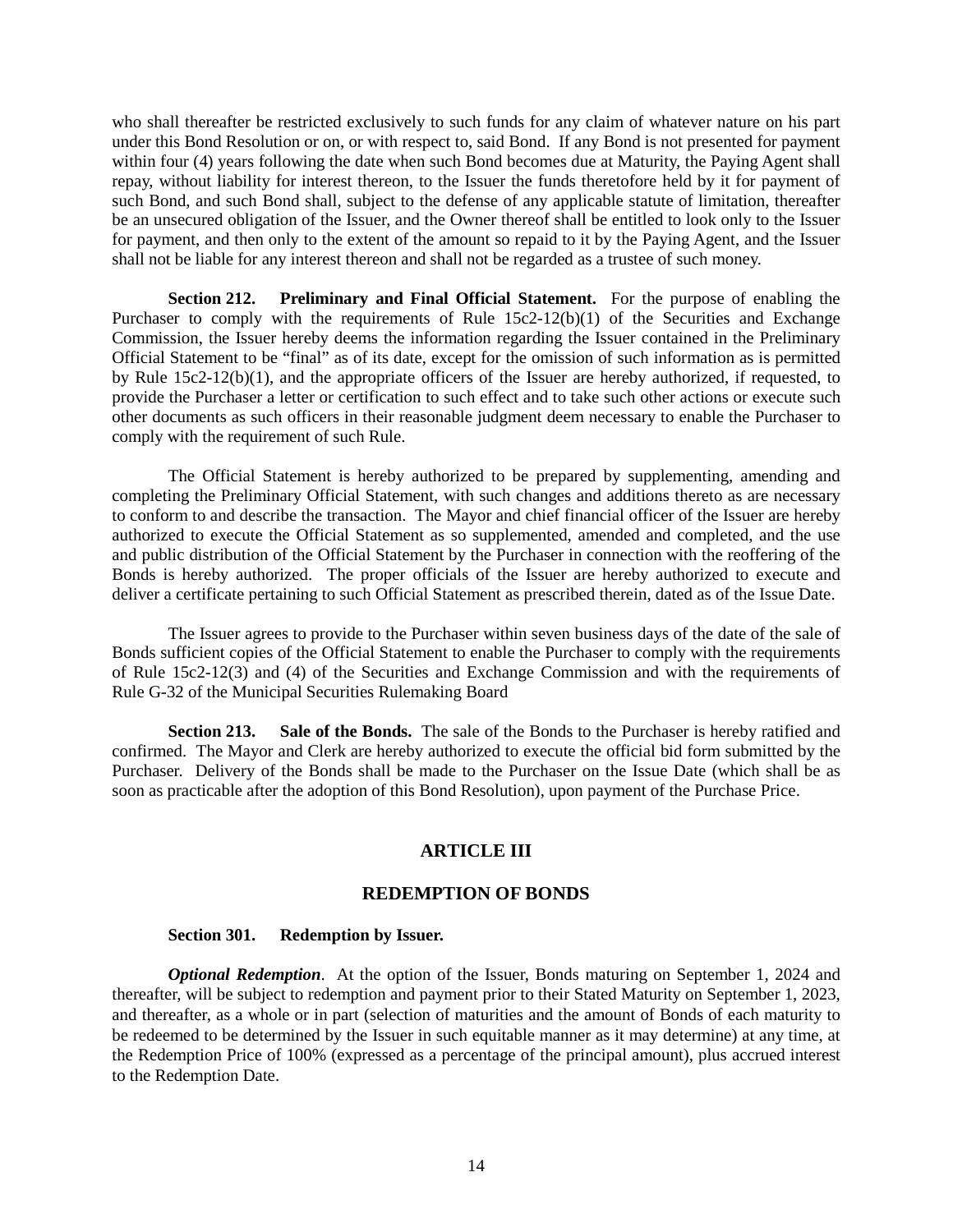[*Mandatory Redemption.* [(a) *20\_\_ Term Bonds*.] The 20\_\_ Term Bonds shall be subject to mandatory redemption and payment prior to Stated Maturity pursuant to the mandatory redemption requirements of this Section at a Redemption Price equal to 100% of the principal amount thereof plus accrued interest to the Redemption Date. The taxes levied in *Article IV* hereof which are to be deposited into the Debt Service Account shall be sufficient to redeem, and the Issuer shall redeem on September 1 in each year, the following principal amounts of such 20\_\_ Term Bonds:

| Principal     |              |
|---------------|--------------|
| <b>Amount</b> | Year         |
|               |              |
|               |              |
|               | $*^{\prime}$ |

 $\overline{\phantom{a}}$  , where  $\overline{\phantom{a}}$ \*Final Maturity

[(b) 20\_\_ *Term Bonds*.] The 20\_\_ Term Bonds shall be subject to mandatory redemption and payment prior to Stated Maturity pursuant to the mandatory redemption requirements of this Section at a Redemption Price equal to 100% of the principal amount thereof plus accrued interest to the Redemption Date. The taxes levied in *Article IV* hereof which are to be deposited into the Debt Service Account shall be sufficient to redeem, and the Issuer shall redeem on September 1 in each year, the following principal amounts of such 20\_\_ Term Bonds:

| Principal     |             |
|---------------|-------------|
| <b>Amount</b> | <b>Year</b> |
| \$            |             |
|               |             |
|               | ∗າ          |

 $\overline{\phantom{a}}$  , where  $\overline{\phantom{a}}$ \*Final Maturity

At its option, to be exercised on or before the 45th day next preceding any mandatory Redemption Date, the Issuer may: (1) deliver to the Paying Agent for cancellation Term Bonds subject to mandatory redemption on said mandatory Redemption Date, in any aggregate principal amount desired; or (2) furnish the Paying Agent funds, together with appropriate instructions, for the purpose of purchasing any Term Bonds subject to mandatory redemption on said mandatory Redemption Date from any Owner thereof whereupon the Paying Agent shall expend such funds for such purpose to such extent as may be practical; or (3) receive a credit with respect to the mandatory redemption obligation of the Issuer under this Section for any Term Bonds subject to mandatory redemption on said mandatory Redemption Date which, prior to such date, have been redeemed (other than through the operation of the mandatory redemption requirements of this subsection) and cancelled by the Paying Agent and not theretofore applied as a credit against any redemption obligation under this subsection. Each Term Bond so delivered or previously purchased or redeemed shall be credited at 100% of the principal amount thereof on the obligation of the Issuer to redeem Term Bonds of the same Stated Maturity on such mandatory Redemption Date, and any excess of such amount shall be credited on future mandatory redemption obligations for Term Bonds of the same Stated Maturity as designated by the Issuer, and the principal amount of Term Bonds to be redeemed by operation of the requirements of this Section shall be accordingly reduced. If the Issuer intends to exercise any option granted by the provisions of clauses (1), (2) or (3) above, the Issuer will, on or before the 45th day next preceding each mandatory Redemption Date, furnish the Paying Agent a written certificate indicating to what extent the provisions of said clauses (1), (2) and (3) are to be complied with, with respect to such mandatory redemption payment.]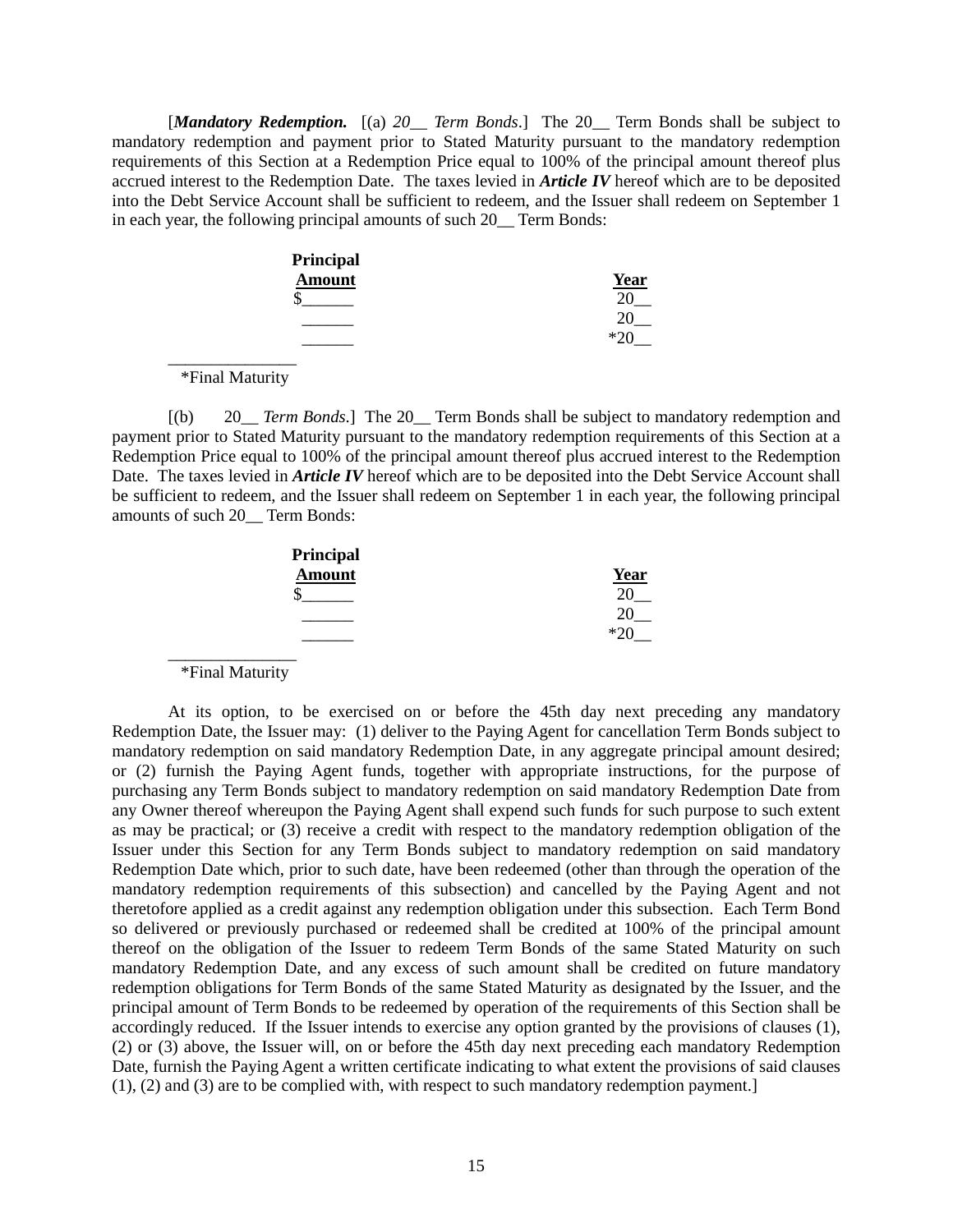**Section 302. Selection of Bonds to be Redeemed.** Bonds shall be redeemed only in an Authorized Denomination. When less than all of the Bonds are to be redeemed and paid prior to their Stated Maturity, such Bonds shall be redeemed in such manner as the Issuer shall determine. Bonds of less than a full Stated Maturity shall be selected by the Bond Registrar in a minimum Authorized Denomination of principal amount in such equitable manner as the Bond Registrar may determine.

In the case of a partial redemption of Bonds by lot when Bonds of denominations greater than a minimum Authorized Denomination are then Outstanding, then for all purposes in connection with such redemption a minimum Authorized Denomination of face value shall be treated as though it were a separate Bond of the denomination of a minimum Authorized Denomination. If it is determined that one or more, but not all, of a minimum Authorized Denomination of face value represented by any Bond is selected for redemption, then upon notice of intention to redeem a minimum Authorized Denomination, the Owner or the Owner's duly authorized agent shall forthwith present and surrender such Bond to the Bond Registrar: (1) for payment of the Redemption Price and interest to the Redemption Date of a minimum Authorized Denomination of face value called for redemption, and (2) for exchange, without charge to the Owner thereof, for a new Bond or Bonds of the aggregate principal amount of the unredeemed portion of the principal amount of such Bond. If the Owner of any such Bond fails to present such Bond to the Paying Agent for payment and exchange as aforesaid, such Bond shall, nevertheless, become due and payable on the redemption date to the extent of a minimum Authorized Denomination of face value called for redemption (and to that extent only).

**Section 303. Notice and Effect of Call for Redemption.** In the event the Issuer desires to call the Bonds for redemption prior to maturity, written notice of such intent shall be provided to the Bond Registrar in accordance with K.S.A. 10-129, as amended, not less than 45 days prior to the Redemption Date. The Bond Registrar shall call Bonds for redemption and payment and shall give notice of such redemption as herein provided upon receipt by the Bond Registrar at least 45 days prior to the Redemption Date of written instructions of the Issuer specifying the principal amount, Stated Maturities, Redemption Date and Redemption Prices of the Bonds to be called for redemption. [The foregoing provisions of this paragraph shall not apply in the case of any mandatory redemption of Term Bonds hereunder, and Term Bonds shall be called by the Paying Agent for redemption pursuant to such mandatory redemption requirements without the necessity of any action by the Issuer and whether or not the Paying Agent holds moneys available and sufficient to effect the required redemption.]

Unless waived by any Owner of Bonds to be redeemed, if the Issuer shall call any Bonds for redemption and payment prior to the Stated Maturity thereof, the Issuer shall give written notice of its intention to call and pay said Bonds to the Bond Registrar and the State Treasurer. In addition, the Issuer shall cause the Bond Registrar to give written notice of redemption to the Owners of said Bonds. Each of said written notices shall be deposited in the United States first class mail not less than 30 days prior to the Redemption Date.

All official notices of redemption shall be dated and shall contain the following information:

- (a) the Redemption Date;
- (b) the Redemption Price;

(c) if less than all Outstanding Bonds are to be redeemed, the identification (and, in the case of partial redemption of any Bonds, the respective principal amounts) of the Bonds to be redeemed;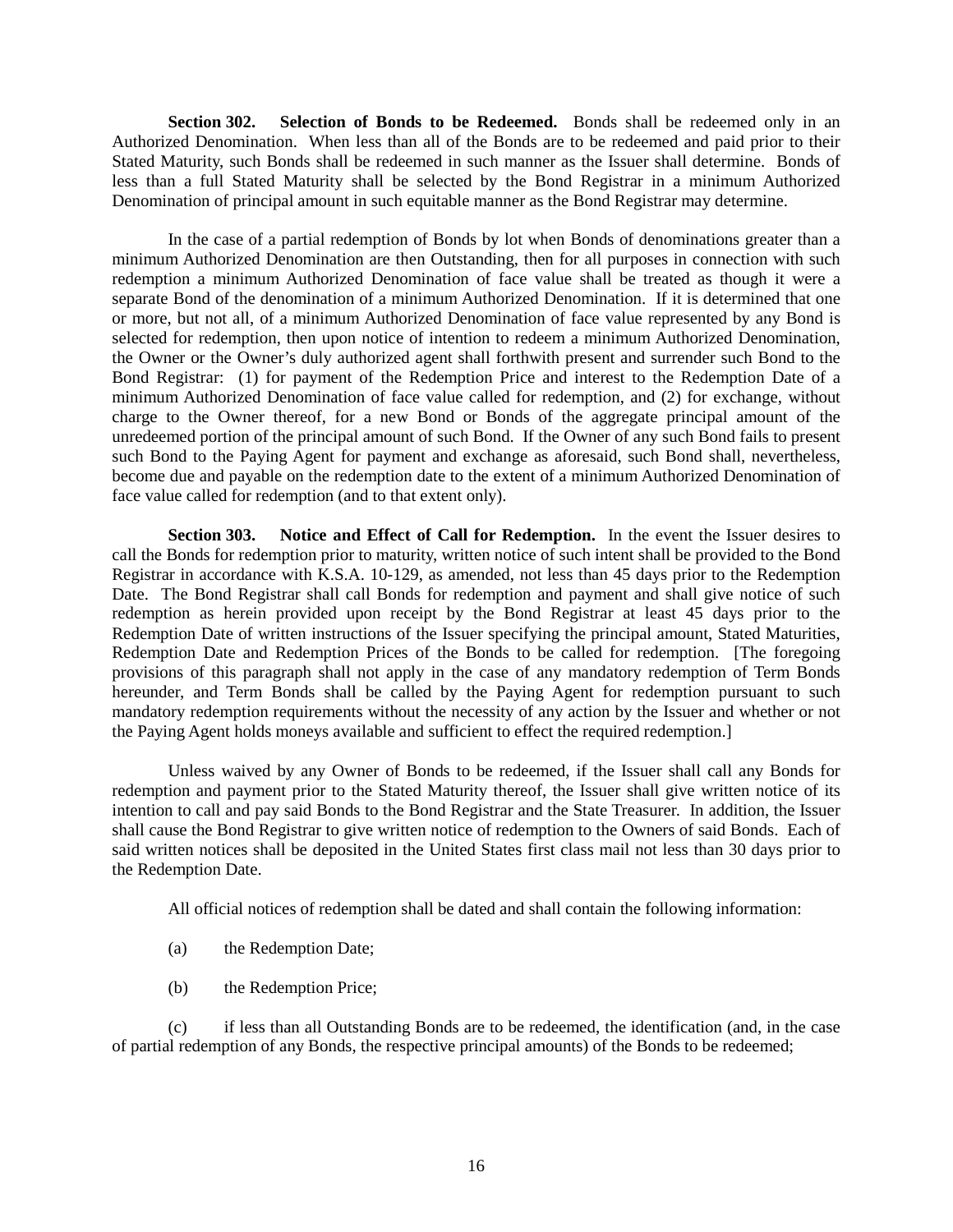(d) a statement that on the Redemption Date the Redemption Price will become due and payable upon each such Bond or portion thereof called for redemption and that interest thereon shall cease to accrue from and after the Redemption Date; and

(e) the place where such Bonds are to be surrendered for payment of the Redemption Price, which shall be the principal office of the Paying Agent.

The failure of any Owner to receive notice given as heretofore provided or an immaterial defect therein shall not invalidate any redemption.

Prior to any Redemption Date, the Issuer shall deposit with the Paying Agent an amount of money sufficient to pay the Redemption Price of all the Bonds or portions of Bonds that are to be redeemed on such Redemption Date.

For so long as the Securities Depository is effecting book-entry transfers of the Bonds, the Bond Registrar shall provide the notices specified in this Section to the Securities Depository. It is expected that the Securities Depository shall, in turn, notify its Participants and that the Participants, in turn, will notify or cause to be notified the Beneficial Owners. Any failure on the part of the Securities Depository or a Participant, or failure on the part of a nominee of a Beneficial Owner of a Bond (having been mailed notice from the Bond Registrar, the Securities Depository, a Participant or otherwise) to notify the Beneficial Owner of the Bond so affected, shall not affect the validity of the redemption of such Bond.

Official notice of redemption having been given as aforesaid, the Bonds or portions of Bonds to be redeemed shall become due and payable on the Redemption Date, at the Redemption Price therein specified, and from and after the Redemption Date (unless the Issuer defaults in the payment of the Redemption Price) such Bonds or portion of Bonds shall cease to bear interest. Upon surrender of such Bonds for redemption in accordance with such notice, the Redemption Price of such Bonds shall be paid by the Paying Agent. Installments of interest due on or prior to the Redemption Date shall be payable as herein provided for payment of interest. Upon surrender for any partial redemption of any Bond, there shall be prepared for the Owner a new Bond or Bonds of the same Stated Maturity in the amount of the unpaid principal as provided herein. All Bonds that have been surrendered for redemption shall be cancelled and destroyed by the Paying Agent as provided herein and shall not be reissued.

In addition to the foregoing notice, the Issuer shall provide such notices of redemption as are required by the Disclosure Instructions. Further notice may be given by the Issuer or the Bond Registrar on behalf of the Issuer as set out below, but no defect in said further notice nor any failure to give all or any portion of such further notice shall in any manner defeat the effectiveness of a call for redemption if official notice thereof is given as above prescribed:

(a) Each further notice of redemption given hereunder shall contain the information required above for an official notice of redemption plus (1) the CUSIP numbers of all Bonds being redeemed; (2) the date of issue of the Bonds as originally issued; (3) the rate of interest borne by each Bond being redeemed; (4) the maturity date of each Bond being redeemed; and (5) any other descriptive information needed to identify accurately the Bonds being redeemed.

(b) Each further notice of redemption shall be sent at least one day before the mailing of notice to Owners by first class, registered or certified mail or overnight delivery, as determined by the Bond Registrar, to all registered securities depositories then in the business of holding substantial amounts of obligations of types comprising the Bonds and to one or more national information services that disseminate notices of redemption of obligations such as the Bonds.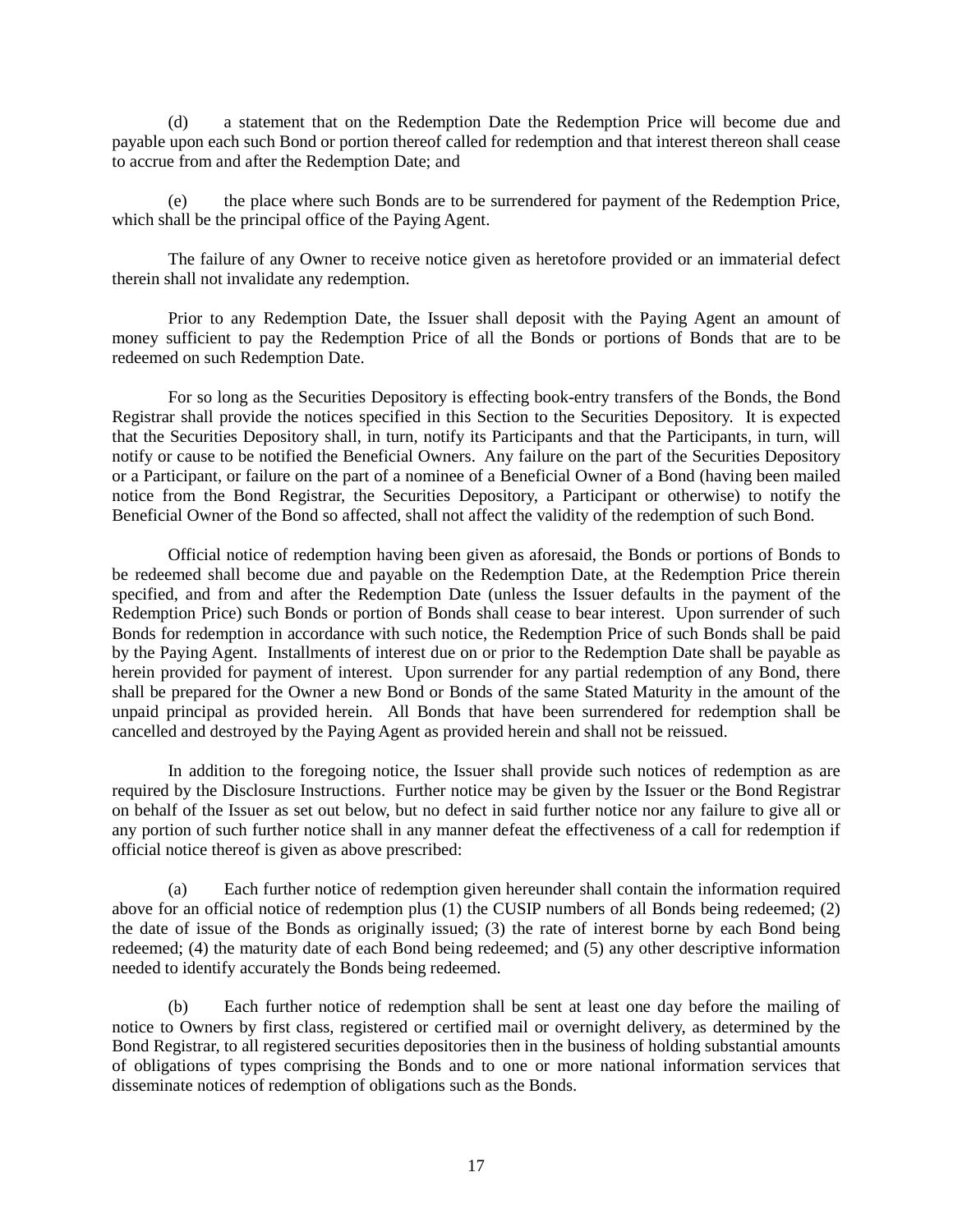(c) Each check or other transfer of funds issued for the payment of the Redemption Price of Bonds being redeemed shall bear or have enclosed the CUSIP number of the Bonds being redeemed with the proceeds of such check or other transfer.

The Paying Agent is also directed to comply with any mandatory standards then in effect for processing redemptions of municipal securities established by the State or the Securities and Exchange Commission. Failure to comply with such standards shall not affect or invalidate the redemption of any Bond.

# **ARTICLE IV**

#### **SECURITY FOR BONDS**

**Section 401. Security for the Bonds.** The Bonds shall be general obligations of the Issuer payable as to both principal and interest from ad valorem taxes which may be levied without limitation as to rate or amount upon all the taxable tangible property, real and personal, within the territorial limits of the Issuer. The full faith, credit and resources of the Issuer are hereby irrevocably pledged for the prompt payment of the principal of and interest on the Bonds as the same become due.

**Section 402. Levy and Collection of Annual Tax; Transfer to Debt Service Account.** The governing body of the Issuer shall annually make provision for the payment of principal of, premium, if any, and interest on the Bonds as the same become due by, to the extent necessary, levying and collecting the necessary taxes upon all of the taxable tangible property within the Issuer in the manner provided by law.

The taxes referred to above shall be extended upon the tax rolls in each of the several years, respectively, and shall be levied and collected at the same time and in the same manner as the other ad valorem taxes of the Issuer are levied and collected. The proceeds derived from said taxes shall be deposited in the Bond and Interest Fund, shall be kept separate and apart from all other funds of the Issuer shall thereafter be transferred to the Debt Service Account and shall be used solely for the payment of the principal of and interest on the Bonds as and when the same become due, taking into account any scheduled mandatory redemptions, and the fees and expenses of the Paying Agent.

If at any time said taxes are not collected in time to pay the principal of or interest on the Bonds when due, the Treasurer is hereby authorized and directed to pay said principal or interest out of the general funds of the Issuer and to reimburse said general funds for money so expended when said taxes are collected.

#### **ARTICLE V**

# **ESTABLISHMENT OF FUNDS AND ACCOUNTS DEPOSIT AND APPLICATION OF BOND PROCEEDS**

**Section 501. Creation of Funds and Accounts.** Simultaneously with the issuance of the Bonds, there shall be created within the Treasury of the Issuer the following Funds and Accounts:

(a) Improvement Fund for General Obligation Improvement Bonds, Series 2015-A;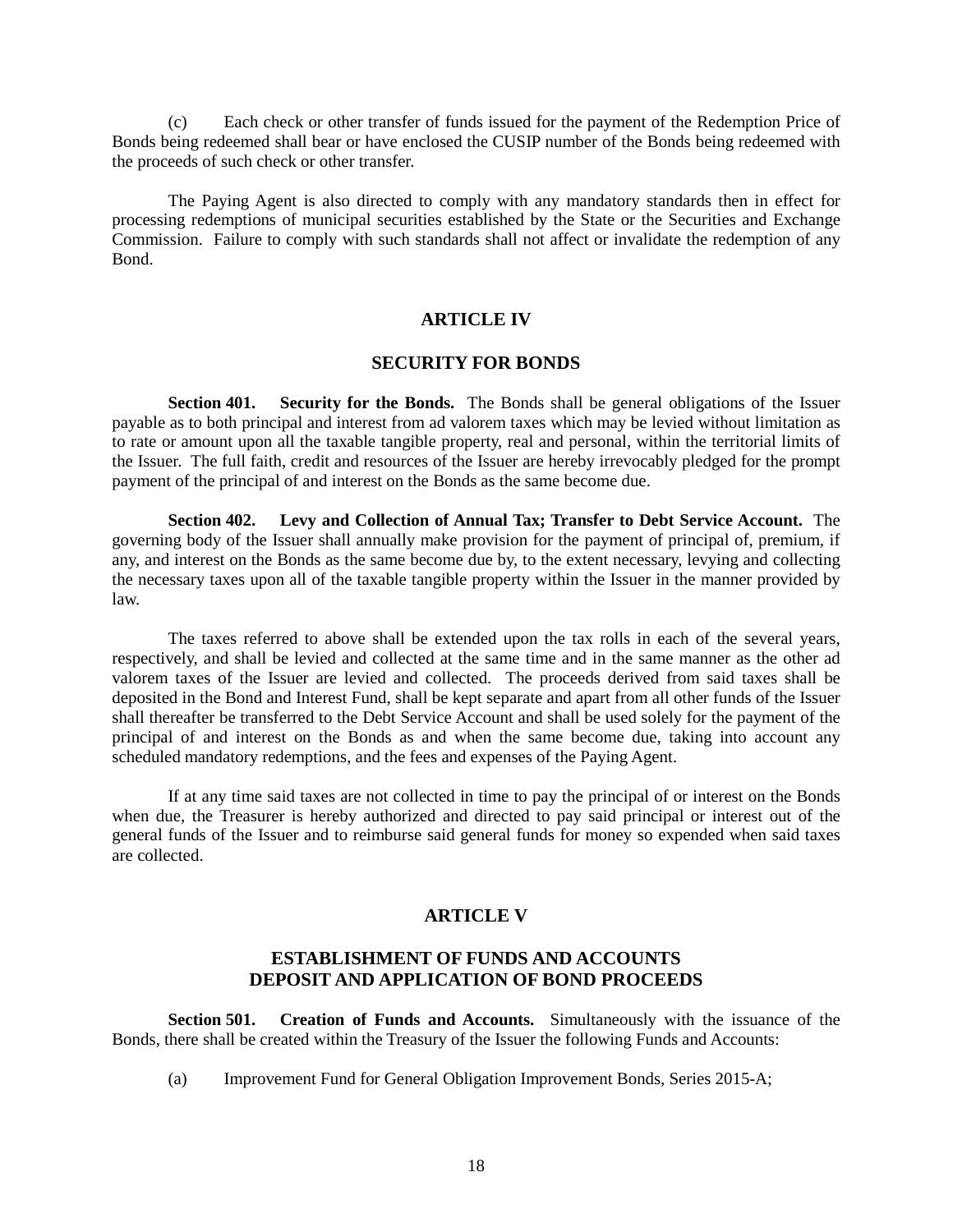(b) Debt Service Account for General Obligation Improvement Bonds, Series 2015-A (within the Bond and Interest Fund);

(c) Rebate Fund for General Obligation Improvement Bonds, Series 2015-A; and

The Funds and Accounts established herein shall be administered in accordance with the provisions of this Bond Resolution so long as the Bonds are Outstanding.

**Section 502. Deposit of Bond Proceeds.** The net proceeds received from the sale of the Bonds shall be deposited simultaneously with the delivery of the Bonds as follows:

(a) All accrued interest received from the sale of the Bonds shall be deposited in the Debt Service Account.

(b) The remaining balance of the proceeds derived from the sale of the Bonds shall be deposited in the Improvement Fund.

**Section 503. Application of Moneys in the Improvement Fund; Redemption of Refunded Notes.** Moneys in the Improvement Fund shall be used for the sole purpose of: (a) paying the costs of the Improvements, in accordance with the plans and specifications therefor approved by the governing body of the Issuer and on file in the office of the Clerk, including any alterations in or amendments to said plans and specifications deemed advisable and approved by the governing body of the Issuer; (b) paying interest on the Bonds during construction of the Improvements; (c) retiring the Refunded Notes; (d) paying costs of issuance; and (e) transferring any amounts to the Rebate Fund required by *Section 506* hereof. Upon completion of the Improvements, any surplus remaining in the Improvement Fund shall be deposited in the Debt Service Account.

#### **Section 504. Substitution of Improvements; Reallocation of Proceeds.**

(a) The Issuer may elect for any reason to substitute or add other public improvements to be financed with proceeds of the Bonds provided the following conditions are met:  $(1)$  the Substitute Improvement and the issuance of general obligation bonds to pay the cost of the Substitute Improvement has been duly authorized by the governing body of the Issuer in accordance with the laws of the State; (2) a resolution authorizing the use of the proceeds of the Bonds to pay the Financeable Costs of the Substitute Improvement has been duly adopted by the governing body of the Issuer pursuant to this Section; (3) the Attorney General of the State has approved the amendment made by such resolution to the transcript of proceedings for the Bonds to include the Substitute Improvements; and (4) the use of the proceeds of the Bonds to pay the Financeable Cost of the Substitute Improvement will not adversely affect the tax-exempt status of the Bonds under State or federal law.

(b) The Issuer may reallocate expenditure of Bond proceeds among all Improvements financed by the Bonds; provided the following conditions are met: (1) the reallocation is approved by the governing body of the Issuer; (2) the reallocation shall not cause the proceeds of the Bonds allocated to any Improvement to exceed the Financeable Costs of the Improvement; and (3) the reallocation will not adversely affect the tax-exempt status of the Bonds under State or federal law.

**Section 505. Application of Moneys in Debt Service Account.** All amounts paid and credited to the Debt Service Account shall be expended and used by the Issuer for the sole purpose of paying the principal or Redemption Price of and interest on the Bonds as and when the same become due and the usual and customary fees and expenses of the Bond Registrar and Paying Agent. The Treasurer is authorized and directed to withdraw from the Debt Service Account sums sufficient to pay both principal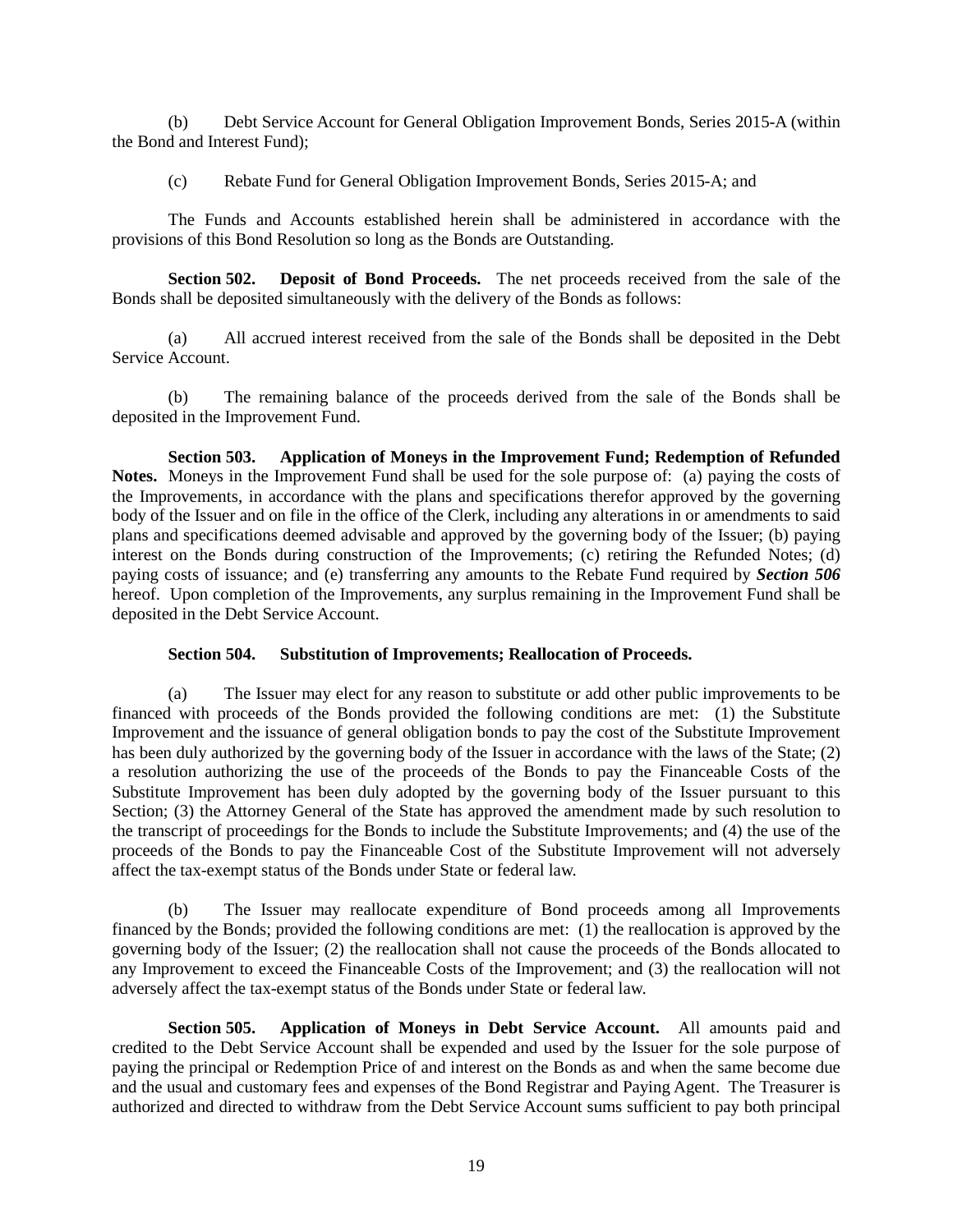or Redemption Price of and interest on the Bonds and the fees and expenses of the Bond Registrar and Paying Agent as and when the same become due, and to forward such sums to the Paying Agent in a manner which ensures that the Paying Agent will receive immediately available funds in such amounts on or before the Business Day immediately preceding the dates when such principal, interest and fees of the Bond Registrar and Paying Agent will become due. If, through the lapse of time or otherwise, the Owners of Bonds are no longer entitled to enforce payment of the Bonds or the interest thereon, the Paying Agent shall return said funds to the Issuer. All moneys deposited with the Paying Agent shall be deemed to be deposited in accordance with and subject to all of the provisions contained in this Bond Resolution and shall be held in trust by the Paying Agent for the benefit of the Owners of the Bonds entitled to payment from such moneys.

Any moneys or investments remaining in the Debt Service Account after the retirement of the Bonds shall be transferred and paid into the Bond and Interest Fund.

### **Section 506. Application of Moneys in the Rebate Fund.**

(a) There shall be deposited in the Rebate Fund such amounts as are required to be deposited therein pursuant to the Federal Tax Certificate. All money at any time deposited in the Rebate Fund shall be held in trust, to the extent required to satisfy the Rebate Amount (as defined in the Federal Tax Certificate), for payment to the United States of America, and neither the Issuer nor the Owner of any Bonds shall have any rights in or claim to such money. All amounts deposited into or on deposit in the Rebate Fund shall be governed by this Section and the Federal Tax Certificate.

(b) The Issuer shall periodically determine the arbitrage rebate, if any, under Code § 148(f) in accordance with the Federal Tax Certificate, and the Issuer shall make payments to the United States of America at the times and in the amounts determined under the Federal Tax Certificate. Any moneys remaining in the Rebate Fund after redemption and payment of all of the Bonds and payment and satisfaction of any Rebate Amount, or provision made therefor, shall be deposited into the Bond and Interest Fund.

(c) Notwithstanding any other provision of this Bond Resolution, including in particular *Article VII* hereof, the obligation to pay arbitrage rebate to the United States of America and to comply with all other requirements of this Section and the Federal Tax Certificate shall survive the defeasance or payment in full of the Bonds.

**Section 507. Deposits and Investment of Moneys.** Moneys in each of the Funds and Accounts shall be deposited in accordance with laws of the State, in a bank, savings and loan association or savings bank organized under the laws of the State, any other state or the United States: (a) which has a main or branch office located in the Issuer; or (b) if no such entity has a main or branch office located in the Issuer, with such an entity that has a main or branch office located in the county or counties in which the Issuer is located. All such depositaries shall be members of the Federal Deposit Insurance Corporation, or otherwise as permitted by State law. All such deposits shall be invested in Permitted Investments as set forth in this Article or shall be adequately secured as provided by the laws of the State. All moneys held in the Funds and Accounts shall be kept separate and apart from all other funds of the Issuer so that there shall be no commingling with any other funds of the Issuer.

Moneys held in any Fund or Account may be invested in accordance with this Bond Resolution and the Federal Tax Certificate in Permitted Investments; provided, however, that no such investment shall be made for a period extending longer than to the date when the moneys invested may be needed for the purpose for which such fund was created. All earnings on any investments held in any Fund or Account shall accrue to and become a part of such Fund or Account; provided that, during the period of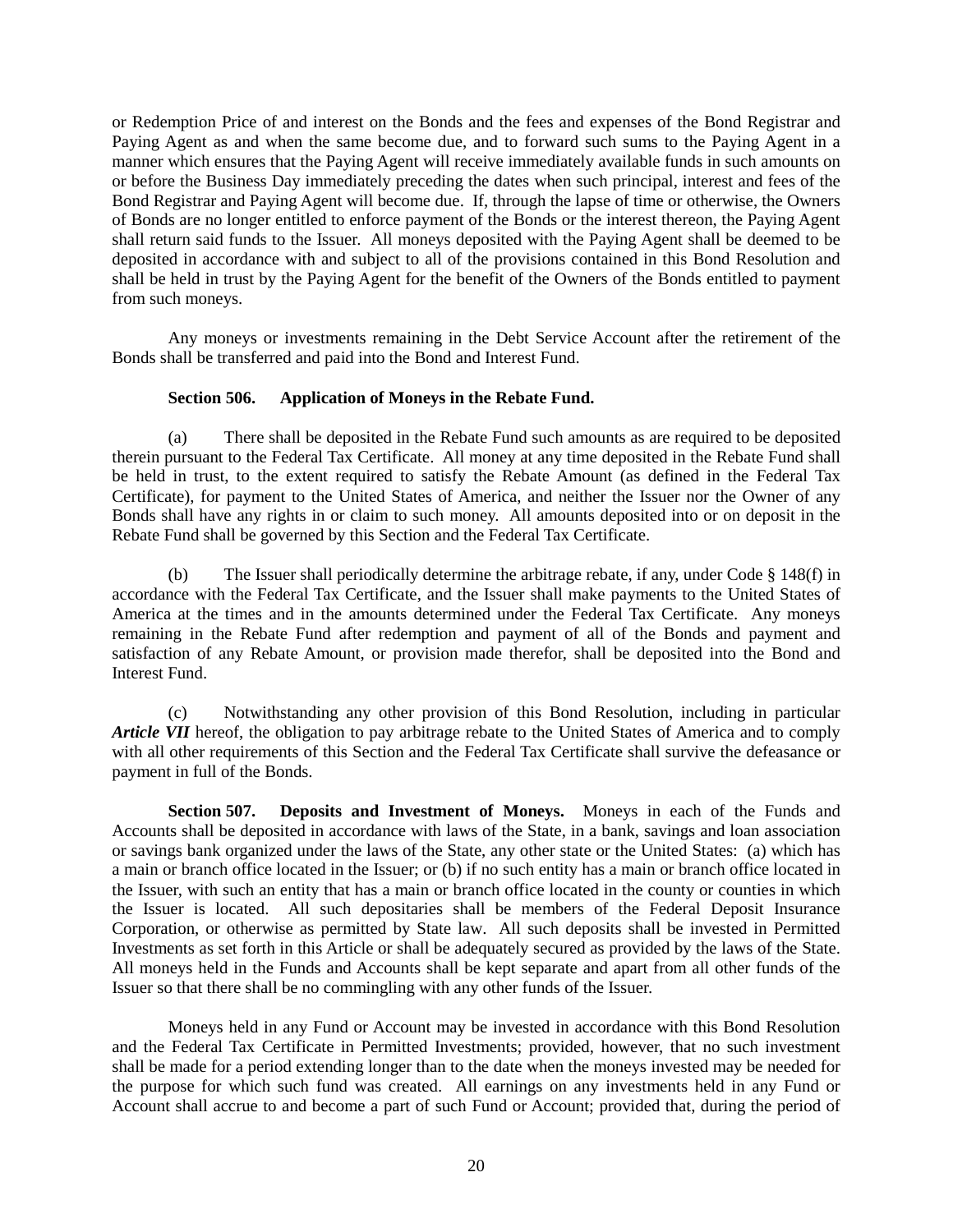construction of the Improvements, earnings on the investment of such funds may, at the discretion of the Issuer, be credited to the Debt Service Account.

# **ARTICLE VI**

# **DEFAULT AND REMEDIES**

**Section 601. Remedies.** The provisions of the Bond Resolution, including the covenants and agreements herein contained, shall constitute a contract between the Issuer and the Owners of the Bonds. If an Event of Default occurs and shall be continuing, the Owner or Owners of not less than 10% in principal amount of the Bonds at the time Outstanding shall have the right for the equal benefit and protection of all Owners of Bonds similarly situated:

(a) by mandamus or other suit, action or proceedings at law or in equity to enforce the rights of such Owner or Owners against the Issuer and its officers, agents and employees, and to require and compel duties and obligations required by the provisions of the Bond Resolution or by the Constitution and laws of the State;

(b) by suit, action or other proceedings in equity or at law to require the Issuer, its officers, agents and employees to account as if they were the trustees of an express trust; and

(c) by suit, action or other proceedings in equity or at law to enjoin any acts or things which may be unlawful or in violation of the rights of the Owners of the Bonds.

**Section 602. Limitation on Rights of Owners.** The covenants and agreements of the Issuer contained herein and in the Bonds shall be for the equal benefit, protection, and security of the Owners of any or all of the Bonds, all of which Bonds shall be of equal rank and without preference or priority of one Bond over any other Bond in the application of the funds herein pledged to the payment of the principal of and the interest on the Bonds, or otherwise, except as to rate of interest, date of maturity and right of prior redemption as provided in this Bond Resolution. No one or more Owners secured hereby shall have any right in any manner whatever by his or their action to affect, disturb or prejudice the security granted and provided for herein, or to enforce any right hereunder, except in the manner herein provided, and all proceedings at law or in equity shall be instituted, had and maintained for the equal benefit of all Outstanding Bonds.

**Section 603. Remedies Cumulative.** No remedy conferred herein upon the Owners is intended to be exclusive of any other remedy, but each such remedy shall be cumulative and in addition to every other remedy and may be exercised without exhausting and without regard to any other remedy conferred herein. No waiver of any default or breach of duty or contract by the Owner of any Bond shall extend to or affect any subsequent default or breach of duty or contract or shall impair any rights or remedies thereon. No delay or omission of any Owner to exercise any right or power accruing upon any default shall impair any such right or power or shall be construed to be a waiver of any such default or acquiescence therein. Every substantive right and every remedy conferred upon the Owners of the Bonds by this Bond Resolution may be enforced and exercised from time to time and as often as may be deemed expedient. If action or proceedings taken by any Owner on account of any default or to enforce any right or exercise any remedy has been discontinued or abandoned for any reason, or shall have been determined adversely to such Owner, then, and in every such case, the Issuer and the Owners of the Bonds shall be restored to their former positions and rights hereunder, respectively, and all rights, remedies, powers and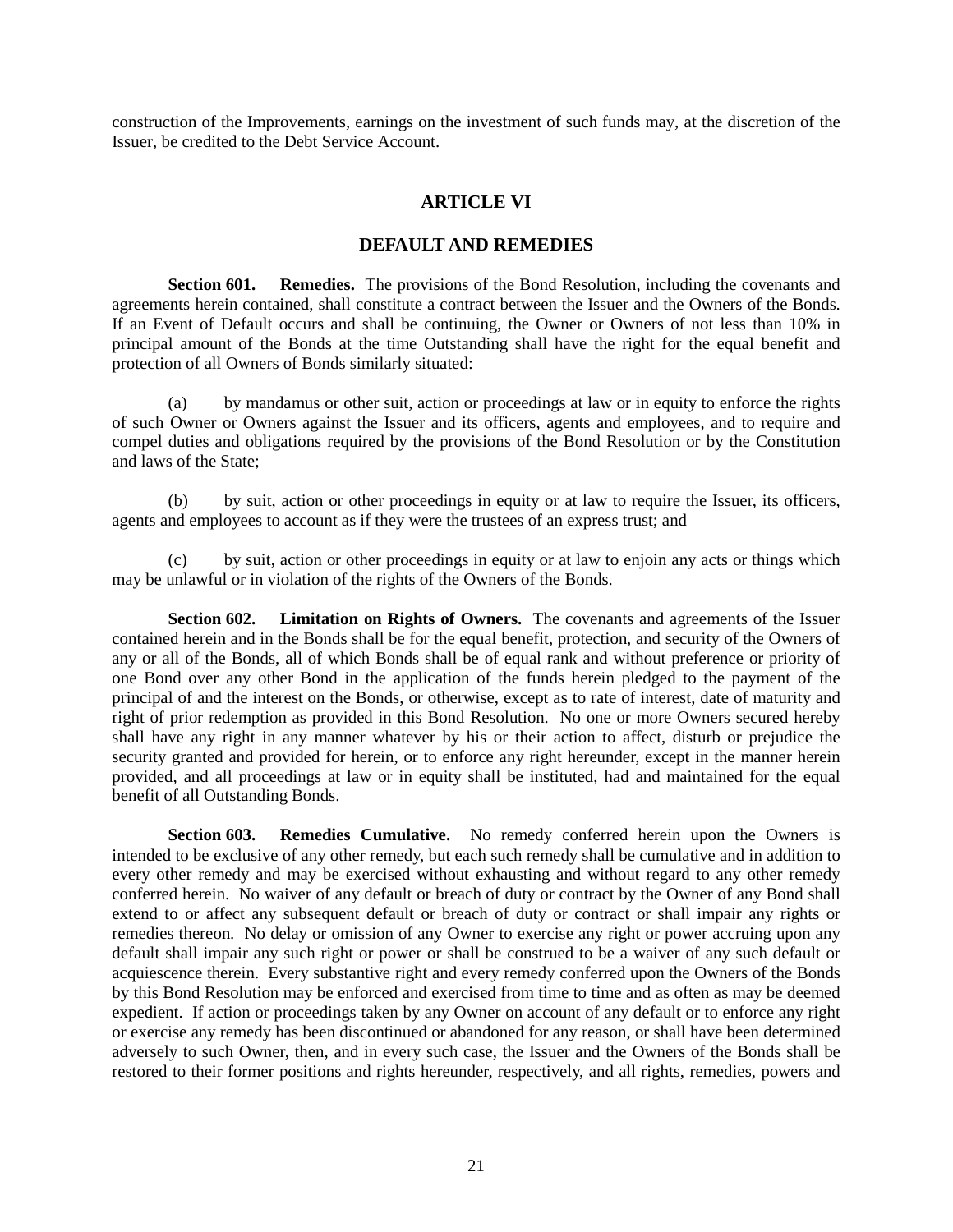duties of the Owners shall continue as if no such suit, action or other proceedings had been brought or taken.

#### **ARTICLE VII**

#### **DEFEASANCE**

**Section 701. Defeasance.** When any or all of the Bonds, redemption premium, if any, or scheduled interest payments thereon have been paid and discharged, then the requirements contained in this Bond Resolution and the pledge of the Issuer's faith and credit hereunder and all other rights granted hereby shall terminate with respect to the Bonds or scheduled interest payments thereon so paid and discharged. Bonds, redemption premium, if any, or scheduled interest payments thereon shall be deemed to have been paid and discharged within the meaning of this Bond Resolution if there has been deposited with the Paying Agent, or other commercial bank or trust company located in the State and having full trust powers, at or prior to the Stated Maturity or Redemption Date of said Bonds or the interest payments thereon, in trust for and irrevocably appropriated thereto, moneys and/or Defeasance Obligations which, together with the interest to be earned on any such Defeasance Obligations, will be sufficient for the payment of the principal of or Redemption Price of said Bonds and/or interest accrued to the Stated Maturity or Redemption Date, or if default in such payment has occurred on such date, then to the date of the tender of such payments. If the amount to be so deposited is based on the Redemption Price of any Bonds, no such satisfaction shall occur until (a) the Issuer has elected to redeem such Bonds, and (b) either notice of such redemption has been given, or the Issuer has given irrevocable instructions, or shall have provided for an escrow agent to give irrevocable instructions, to the Bond Registrar to give such notice of redemption in compliance with *Article III* hereof. Any money and Defeasance Obligations that at any time shall be deposited with the Paying Agent or other commercial bank or trust company by or on behalf of the Issuer, for the purpose of paying and discharging any of the Bonds, shall be and are hereby assigned, transferred and set over to the Paying Agent or other bank or trust company in trust for the respective Owners of the Bonds, and such moneys shall be and are hereby irrevocably appropriated to the payment and discharge thereof. All money and Defeasance Obligations deposited with the Paying Agent or such bank or trust company shall be deemed to be deposited in accordance with and subject to all of the provisions of this Bond Resolution.

#### **ARTICLE VIII**

### **TAX COVENANTS**

**Section 801. General Covenants.** The Issuer covenants and agrees that it will comply with: (a) all applicable provisions of the Code necessary to maintain the exclusion from gross income for federal income tax purposes of the interest on the Bonds; and (b) all provisions and requirements of the Federal Tax Certificate. The Mayor and Clerk are hereby authorized and directed to execute the Federal Tax Certificate in a form approved by Bond Counsel, for and on behalf of and as the act and deed of the Issuer. The Issuer will, in addition, adopt such other ordinances or resolutions and take such other actions as may be necessary to comply with the Code and with all other applicable future laws, regulations, published rulings and judicial decisions, in order to ensure that the interest on the Bonds will remain excluded from federal gross income, to the extent any such actions can be taken by the Issuer.

**Section 802. Survival of Covenants.** The covenants contained in this Article and in the Federal Tax Certificate shall remain in full force and effect notwithstanding the defeasance of the Bonds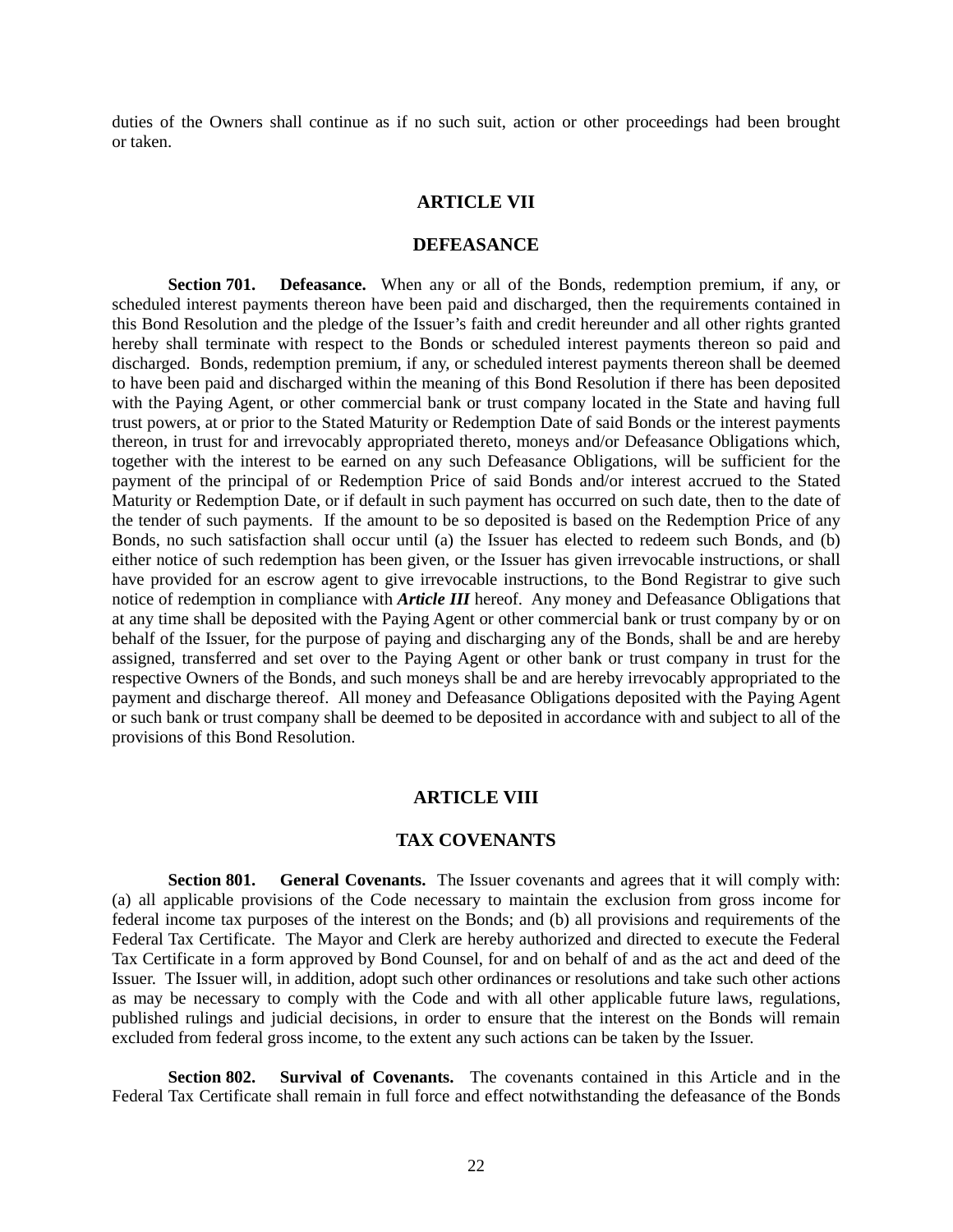pursuant to *Article VII* hereof or any other provision of this Bond Resolution until such time as is set forth in the Federal Tax Certificate.

#### **ARTICLE IX**

#### **CONTINUING DISCLOSURE REQUIREMENTS**

**Section 901. Disclosure Requirements.** The Issuer hereby covenants with the Purchaser and the Beneficial Owners to provide and disseminate such information as is required by the SEC Rule and as further set forth in the Disclosure Instructions, the provisions of which are incorporated herein by reference. Such covenant shall be for the benefit of and enforceable by the Purchaser and the Beneficial Owners.

**Section 902. Failure to Comply with Continuing Disclosure Requirements.** In the event the Issuer fails to comply in a timely manner with its covenants contained in the preceding section, the Purchaser and/or any Beneficial Owner may make demand for such compliance by written notice to the Issuer. In the event the Issuer does not remedy such noncompliance within 10 days of receipt of such written notice, the Purchaser or any Beneficial Owner may in its discretion, without notice or demand, proceed to enforce compliance by a suit or suits in equity for the specific performance of such covenant or agreement contained in the preceding section or for the enforcement of any other appropriate legal or equitable remedy, as the Purchaser and/or any Beneficial Owner shall deem effectual to protect and enforce any of the duties of the Issuer under such preceding section. Notwithstanding any other provision of this Bond Resolution, failure of the Issuer to comply with its covenants contained in the preceding section shall not be considered an Event of Default under this Bond Resolution.

# **ARTICLE X**

### **MISCELLANEOUS PROVISIONS**

**Section 1001. Annual Audit.** Annually, promptly after the end of the Fiscal Year, the Issuer will cause an audit to be made of the financial statements of the Issuer for the preceding Fiscal Year by an Independent Accountant. Within 30 days after the completion of each such audit, a copy thereof shall be filed in the office of the Clerk. Such audit shall at all times during the usual business hours be open to the examination and inspection by any taxpayer, any Owner of any of the Bonds, or by anyone acting for or on behalf of such taxpayer or Owner. Upon payment of the reasonable cost of preparing and mailing the same, a copy of any annual audit will, upon request, be sent to any Owner or prospective Owner. As soon as possible after the completion of the annual audit, the governing body of the Issuer shall review such audit, and if the audit discloses that proper provision has not been made for all of the requirements of this Bond Resolution, the Issuer shall promptly cure such deficiency.

**Section 1002. Amendments.** The rights and duties of the Issuer and the Owners, and the terms and provisions of the Bonds or of this Bond Resolution, may be amended or modified at any time in any respect by resolution of the Issuer with the written consent of the Owners of not less than a majority in principal amount of the Bonds then Outstanding, such consent to be evidenced by an instrument or instruments executed by such Owners and duly acknowledged or proved in the manner of a deed to be recorded, and such instrument or instruments shall be filed with the Clerk, but no such modification or alteration shall: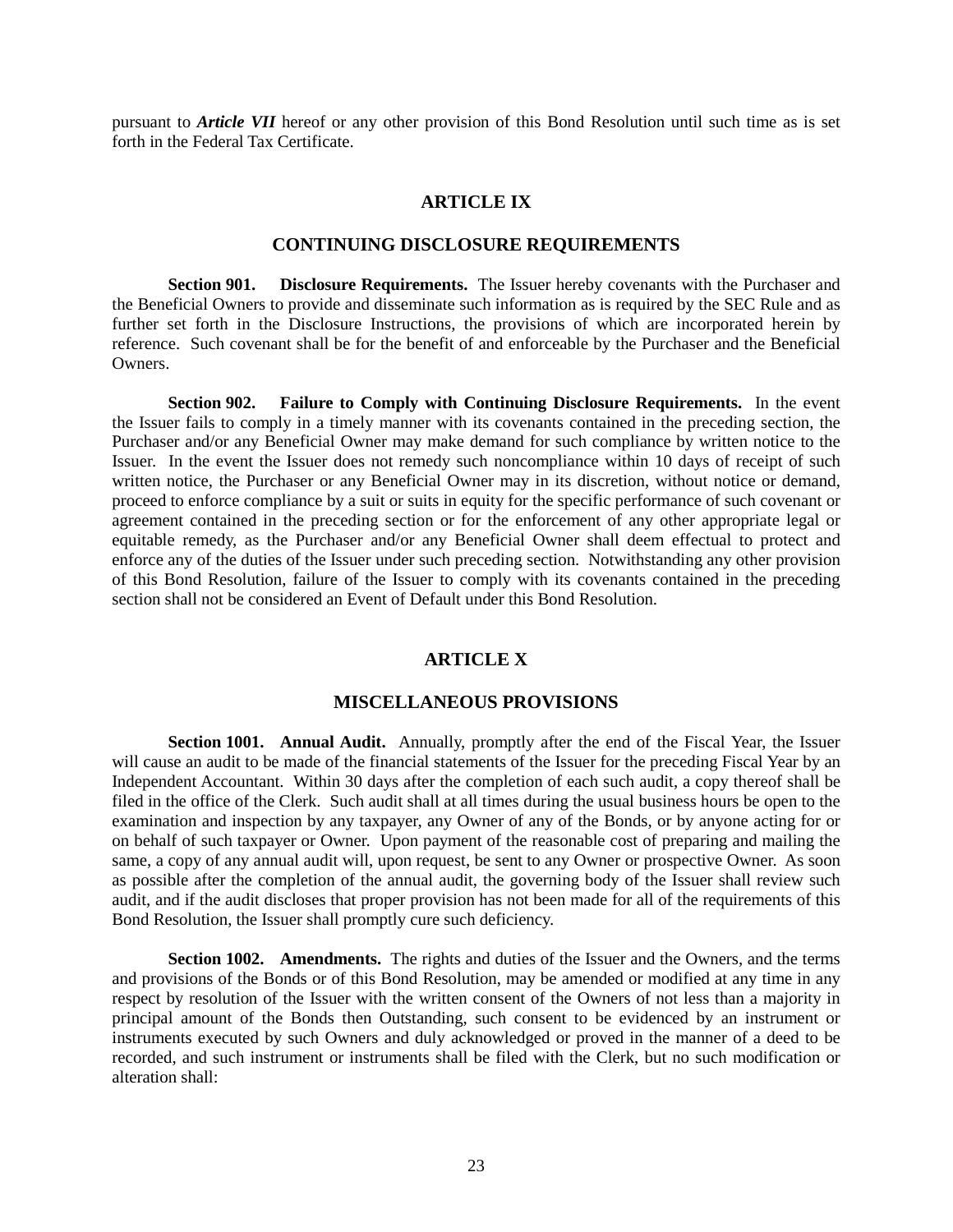(a) extend the maturity of any payment of principal or interest due upon any Bond;

(b) effect a reduction in the amount which the Issuer is required to pay as principal of or interest on any Bond;

(c) permit preference or priority of any Bond over any other Bond; or

(d) reduce the percentage in principal amount of Bonds required for the written consent to any modification or alteration of the provisions of this Bond Resolution.

Any provision of the Bonds or of this Bond Resolution may, however, be amended or modified by resolution duly adopted by the governing body of the Issuer at any time in any legal respect with the written consent of the Owners of all of the Bonds at the time Outstanding.

Without notice to or the consent of any Owners, the Issuer may amend or supplement this Bond Resolution for the purpose of curing any formal defect, omission, inconsistency or ambiguity herein, to grant to or confer upon the Owners any additional rights, remedies, powers or authority that may lawfully be granted to or conferred upon the Owners, to more precisely identify the Improvements, to reallocate proceeds of the Bonds among Improvements, to provide for Substitute Improvements, to conform this Bond Resolution to the Code or future applicable federal law concerning tax-exempt obligations, or in connection with any other change therein which is not materially adverse to the interests of the Owners.

Every amendment or modification of the provisions of the Bonds or of this Bond Resolution, to which the written consent of the Owners is given, as above provided, shall be expressed in a resolution adopted by the governing body of the Issuer amending or supplementing the provisions of this Bond Resolution and shall be deemed to be a part of this Bond Resolution. A certified copy of every such amendatory or supplemental resolution, if any, and a certified copy of this Bond Resolution shall always be kept on file in the office of the Clerk, and shall be made available for inspection by the Owner of any Bond or a prospective purchaser or owner of any Bond authorized by this Bond Resolution, and upon payment of the reasonable cost of preparing the same, a certified copy of any such amendatory or supplemental resolution or of this Bond Resolution will be sent by the Clerk to any such Owner or prospective Owner.

Any and all modifications made in the manner hereinabove provided shall not become effective until there has been filed with the Clerk a copy of the resolution of the Issuer hereinabove provided for, duly certified, as well as proof of any required consent to such modification by the Owners of the Bonds then Outstanding. It shall not be necessary to note on any of the Outstanding Bonds any reference to such amendment or modification.

The Issuer shall furnish to the Paying Agent a copy of any amendment to the Bonds or this Bond Resolution which affects the duties or obligations of the Paying Agent under this Bond Resolution.

**Section 1003. Notices, Consents and Other Instruments by Owners.** Any notice, consent, request, direction, approval or other instrument to be signed and executed by the Owners may be in any number of concurrent writings of similar tenor and may be signed or executed by such Owners in person or by agent appointed in writing. Proof of the execution of any such instrument or of the writing appointing any such agent and of the ownership of Bonds, if made in the following manner, shall be sufficient for any of the purposes of this Bond Resolution, and shall be conclusive in favor of the Issuer and the Paying Agent with regard to any action taken, suffered or omitted under any such instrument, namely: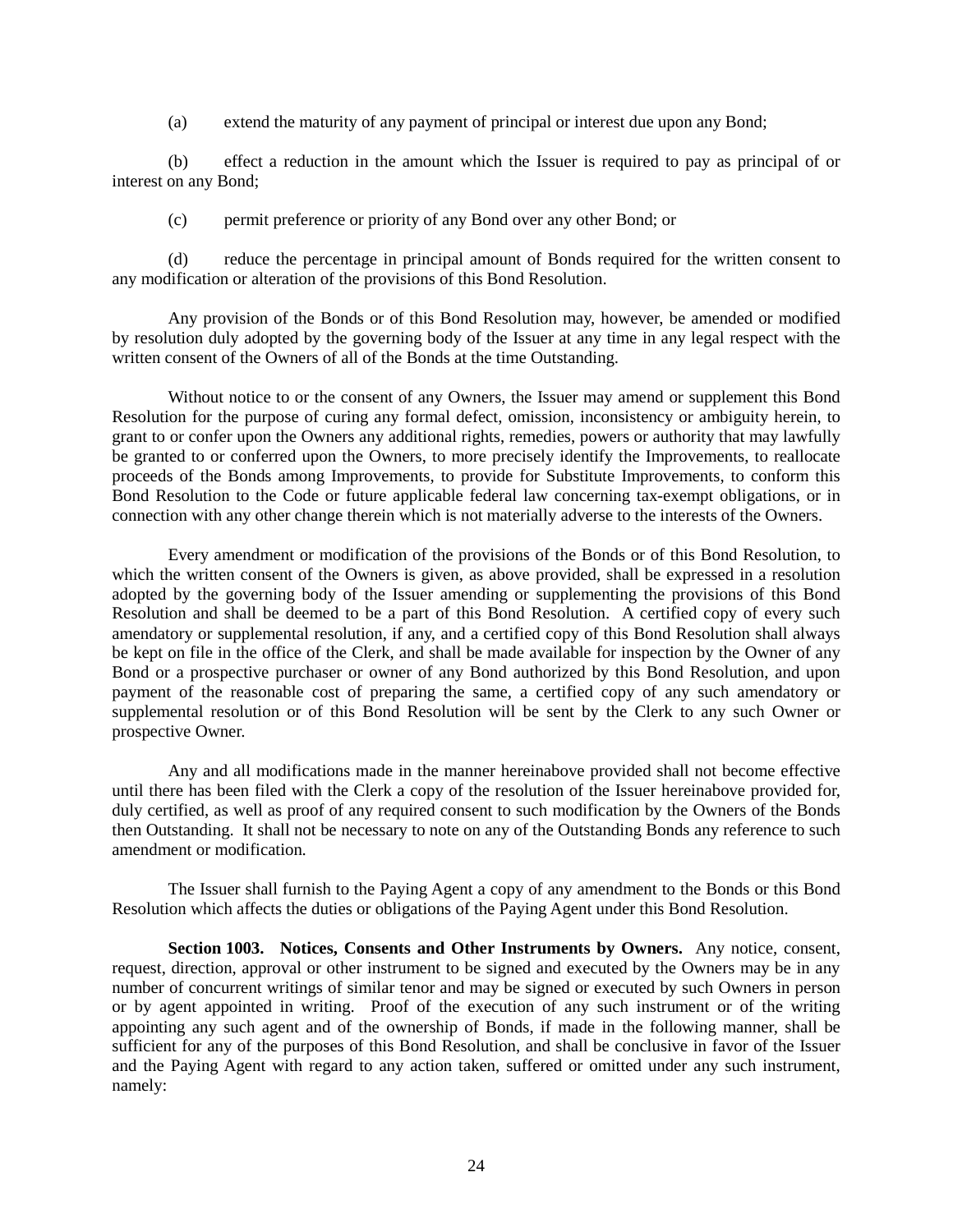(a) The fact and date of the execution by any person of any such instrument may be proved by a certificate of any officer in any jurisdiction who by law has power to take acknowledgments within such jurisdiction that the person signing such instrument acknowledged before such officer the execution thereof, or by affidavit of any witness to such execution.

(b) The fact of ownership of Bonds, the amount or amounts, numbers and other identification of Bonds, and the date of holding the same shall be proved by the Bond Register.

In determining whether the Owners of the requisite principal amount of Bonds Outstanding have given any request, demand, authorization, direction, notice, consent or waiver under this Bond Resolution, Bonds owned by the Issuer shall be disregarded and deemed not to be Outstanding under this Bond Resolution, except that, in determining whether the Owners shall be protected in relying upon any such request, demand, authorization, direction, notice, consent or waiver, only Bonds which the Owners know to be so owned shall be so disregarded. Notwithstanding the foregoing, Bonds so owned which have been pledged in good faith shall not be disregarded as aforesaid if the pledgee establishes to the satisfaction of the Owners the pledgee's right so to act with respect to such Bonds and that the pledgee is not the Issuer.

**Section 1004. Notices.** Any notice, request, complaint, demand or other communication required or desired to be given or filed under this Bond Resolution shall be in writing, given to the Notice Representative at the Notice Address and shall be deemed duly given or filed if the same shall be: (a) duly mailed by registered or certified mail, postage prepaid; or (b) communicated via fax, with electronic or telephonic confirmation of receipt. Copies of such notices shall also be given to the Paying Agent. The Issuer, the Paying Agent and the Purchaser may from time to time designate, by notice given hereunder to the others of such parties, such other address to which subsequent notices, certificates or other communications shall be sent.

All notices given by: (a) certified or registered mail as aforesaid shall be deemed duly given as of the date they are so mailed; (b) fax as aforesaid shall be deemed duly given as of the date of confirmation of receipt. If, because of the temporary or permanent suspension of regular mail service or for any other reason, it is impossible or impractical to mail any notice in the manner herein provided, then such other form of notice as shall be made with the approval of the Paying Agent shall constitute a sufficient notice.

**Section 1005. Electronic Transactions.** The issuance of the Bonds and the transactions related thereto and described herein may be conducted and documents may be stored by electronic means.

**Section 1006. Further Authority.** The officers and officials of the Issuer, including the Mayor and Clerk, are hereby authorized and directed to execute all documents and take such actions as they may deem necessary or advisable in order to carry out and perform the purposes of this Bond Resolution and to make ministerial alterations, changes or additions in the foregoing agreements, statements, instruments and other documents herein approved, authorized and confirmed which they may approve, and the execution or taking of such action shall be conclusive evidence of such necessity or advisability.

**Section 1007. Severability.** If any section or other part of this Bond Resolution, whether large or small, is for any reason held invalid, the invalidity thereof shall not affect the validity of the other provisions of this Bond Resolution.

**Section 1008. Governing Law.** This Bond Resolution shall be governed exclusively by and construed in accordance with the applicable laws of the State.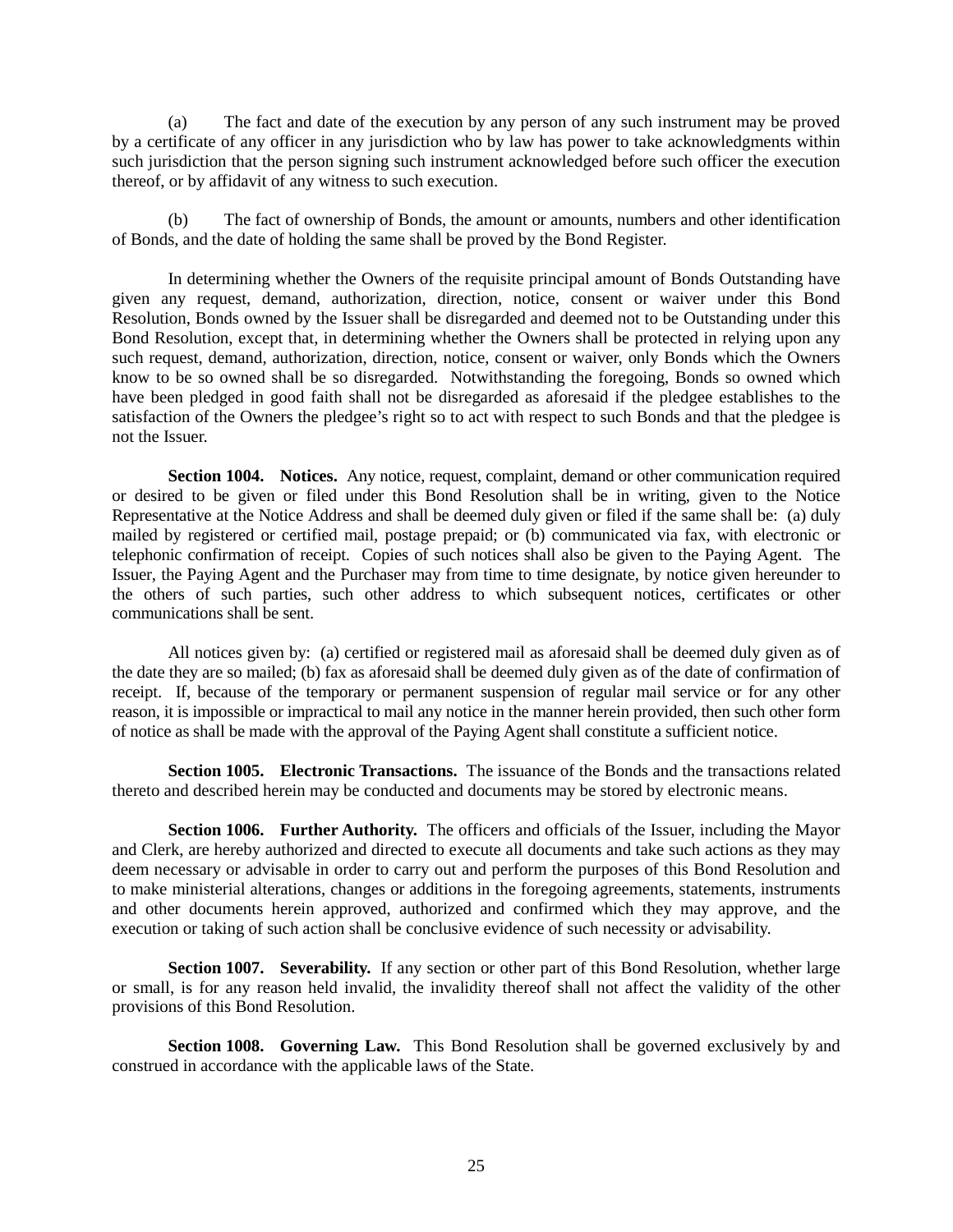**Section 1009. Effective Date.** This Bond Resolution shall take effect and be in full force from and after its adoption by the governing body of the Issuer.

[BALANCE OF THIS PAGE INTENTIONALLY LEFT BLANK]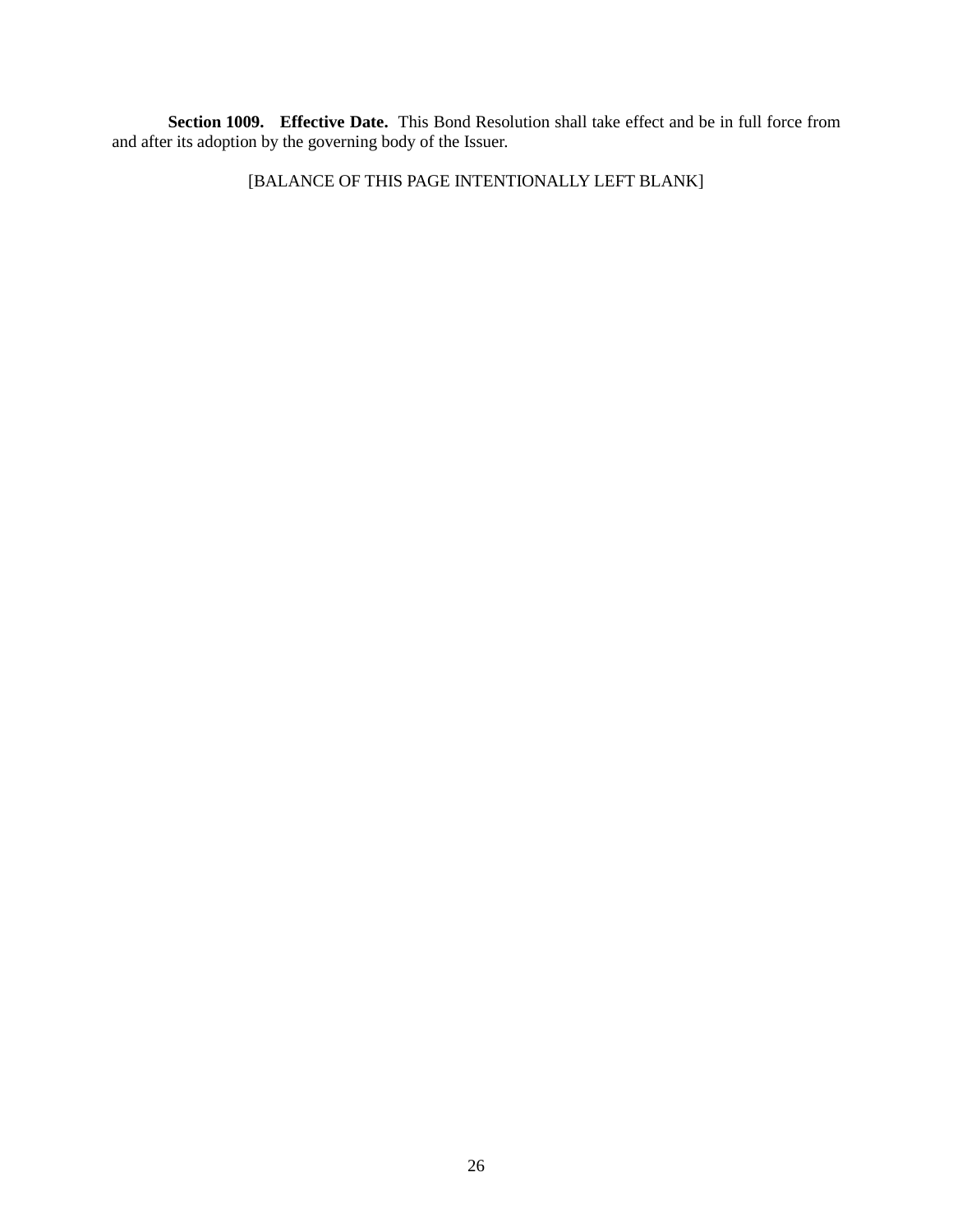**ADOPTED** by the governing body of the Issuer on August 25, 2015.

(SEAL)

Mayor

ATTEST:

Clerk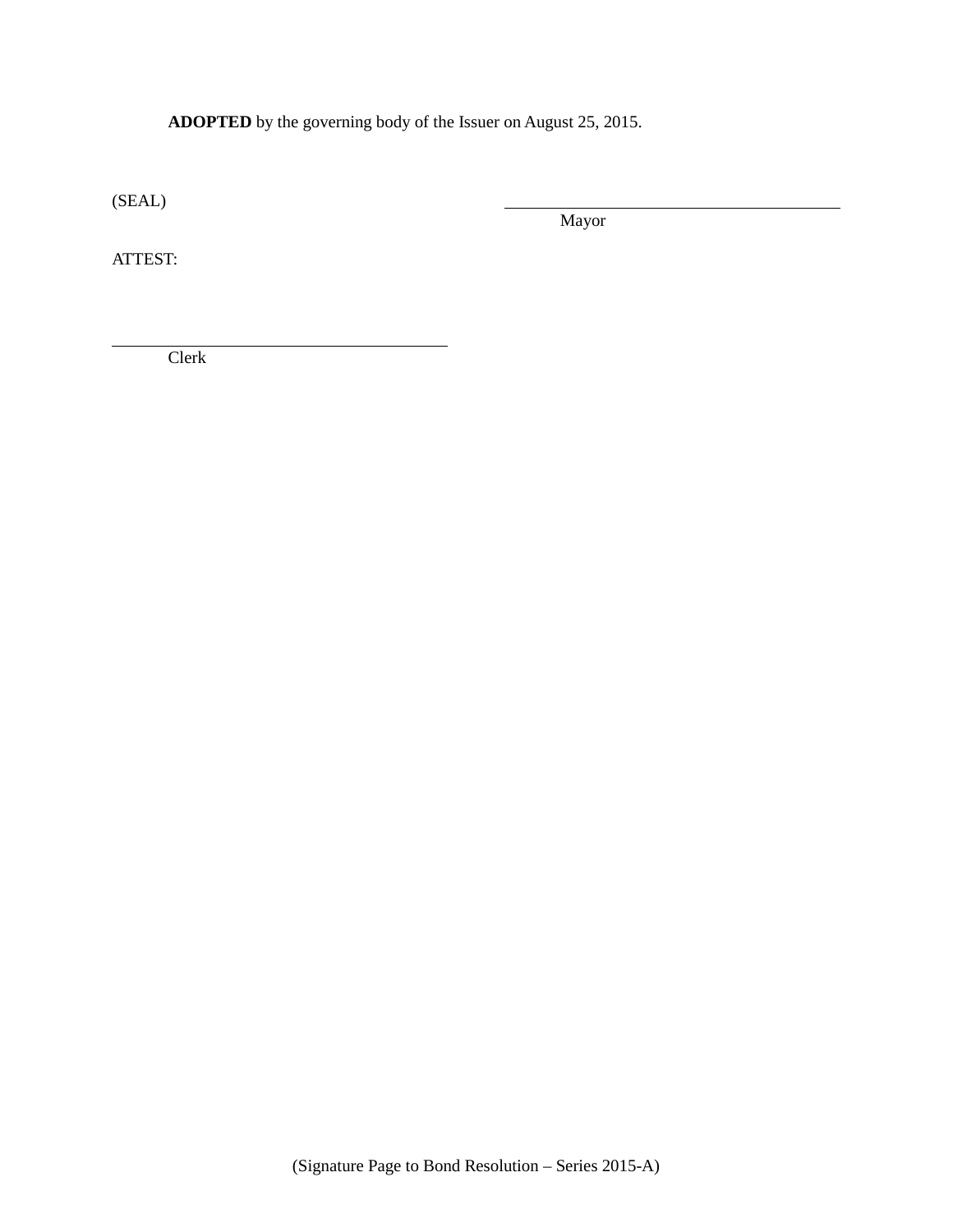#### *EXHIBIT A* **(FORM OF BONDS)**

#### **REGISTERED REGISTERED NUMBER \$**

**Unless this certificate is presented by an authorized representative of The Depository Trust Company, a New York Corporation ("DTC"), to the Issuer or its agent for registration of transfer, exchange or payment, and any certificate issued is registered in the name of Cede & Co. or in such other name as is requested by an authorized representative of DTC (and any payment is made to Cede & Co. or to such other entity as is requested by an authorized representative of DTC), ANY TRANSFER, PLEDGE OR OTHER USE HEREOF FOR VALUE OR OTHERWISE BY OR TO ANY PERSON IS WRONGFUL inasmuch as the registered owner hereof, Cede & Co., has an interest herein.**

# **UNITED STATES OF AMERICA STATE OF KANSAS COUNTY OF DOUGLAS CITY OF LAWRENCE GENERAL OBLIGATION IMPROVEMENT BOND SERIES 2015-A**

| <b>Interest</b> | <b>Maturity</b> | <b>Dated</b>             | <b>CUSIP:</b> |
|-----------------|-----------------|--------------------------|---------------|
| Rate:           | <b>Date:</b>    | Date: September 29, 2015 |               |

#### **REGISTERED OWNER:**

#### **PRINCIPAL AMOUNT:**

**KNOW ALL PERSONS BY THESE PRESENTS:** That the City of Lawrence, in the County of Douglas, State of Kansas (the "Issuer"), for value received, hereby acknowledges itself to be indebted and promises to pay to the Registered Owner shown above, or registered assigns, but solely from the source and in the manner herein specified, the Principal Amount shown above on the Maturity Date shown above, unless called for redemption prior to said Maturity Date, and to pay interest thereon at the Interest Rate per annum shown above (computed on the basis of a 360-day year of twelve 30-day months), from the Dated Date shown above, or from the most recent date to which interest has been paid or duly provided for, payable semiannually on March 1 and September 1 of each year, commencing March 1, 2016 (the "Interest Payment Dates"), until the Principal Amount has been paid.

**Method and Place of Payment.** The principal or redemption price of this Bond shall be paid at maturity or upon earlier redemption to the person in whose name this Bond is registered at the maturity or redemption date thereof, upon presentation and surrender of this Bond at the principal office of the Treasurer of the State of Kansas, Topeka, Kansas (the "Paying Agent" and "Bond Registrar"). The interest payable on this Bond on any Interest Payment Date shall be paid to the person in whose name this Bond is registered on the registration books maintained by the Bond Registrar at the close of business on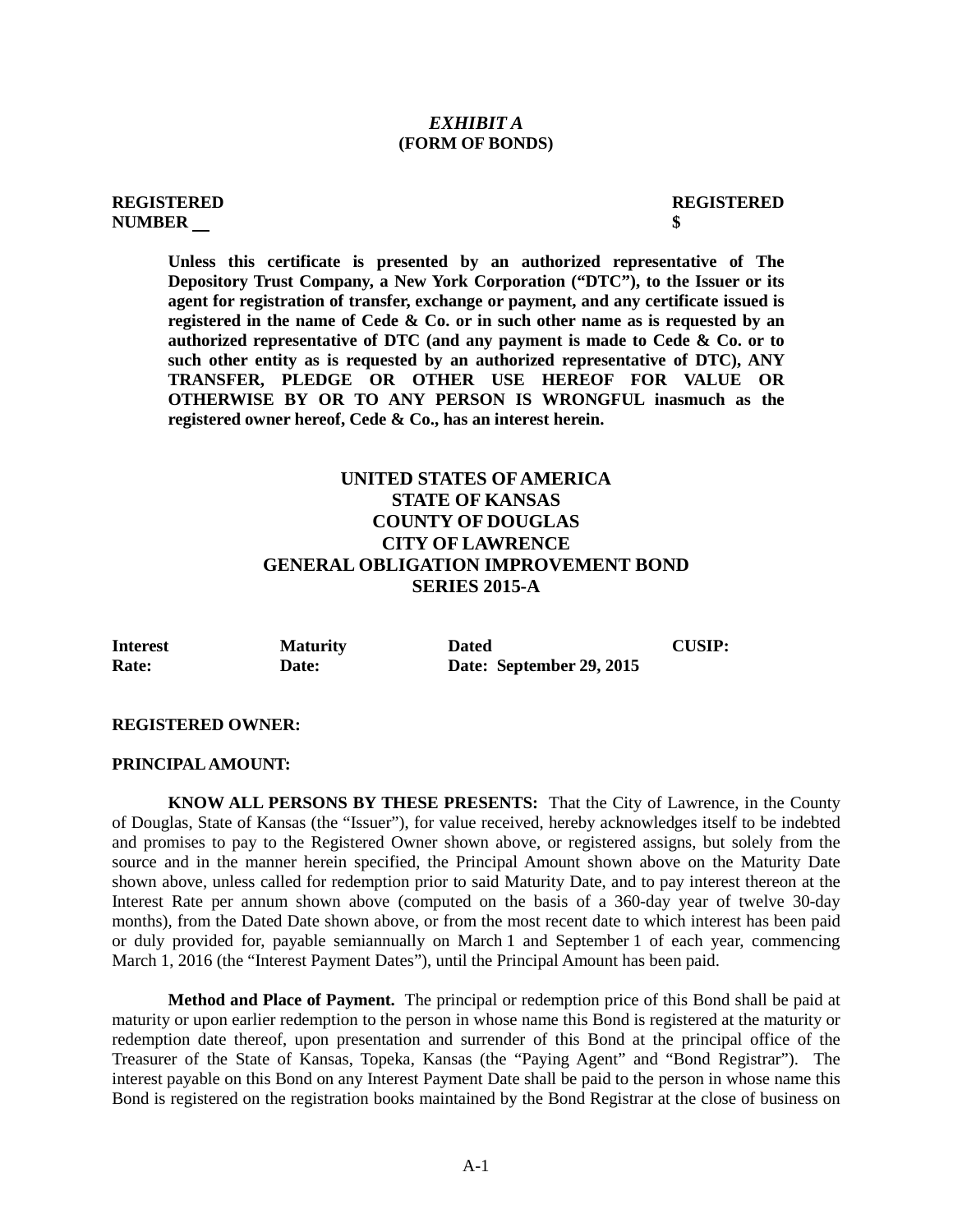the Record Date(s) for such interest, which shall be the  $15<sup>th</sup>$  day (whether or not a business day) of the calendar month next preceding the Interest Payment Date. Such interest shall be payable (a) by check or draft mailed by the Paying Agent to the address of such Registered Owner shown on the Bond Register or at such other address as is furnished to the Paying Agent in writing by such Registered Owner; or (b) in the case of an interest payment to Cede & Co. or any Owner of \$500,000 or more in aggregate principal amount of Bonds by electronic transfer to such Owner upon written notice given to the Bond Registrar by such Registered Owner, not less than 15 days prior to the Record Date for such interest, containing the electronic transfer instructions including the bank, ABA routing number and account number to which such Registered Owner wishes to have such transfer directed. The principal or redemption price of and interest on the Bonds shall be payable in any coin or currency that, on the respective dates of payment thereof, is legal tender for the payment of public and private debts. Interest not punctually paid will be paid in the manner established in the within defined Bond Resolution.

**Definitions.** Capitalized terms used herein and not otherwise defined herein shall have the meanings assigned to such terms in the hereinafter defined Bond Resolution.

**Authorization of Bonds.** This Bond is one of an authorized series of Bonds of the Issuer designated "General Obligation Improvement Bonds, Series 2015-A," aggregating the principal amount of \$[PRINCIPAL AMOUNT] (the "Bonds") issued for the purposes set forth in the Ordinance of the Issuer authorizing the issuance of the Bonds and the Resolution of the Issuer prescribing the form and details of the Bonds (collectively, the "Bond Resolution"). The Bonds are issued by the authority of and in full compliance with the provisions, restrictions and limitations of the Constitution and laws of the State of Kansas, including K.S.A. 10-101 *et seq*., K.S.A. 10-620 *et seq.*, K.S.A. 12-110c, K.S.A. 12-685 *et seq*., Charter Ordinance Nos. 27 and 40 of the City and Article 12, Section 5 of the Constitution of the State of Kansas, as amended, and all other provisions of the laws of the State of Kansas applicable thereto.

**General Obligations.** The Bonds constitute general obligations of the Issuer payable as to both principal and interest from ad valorem taxes which may be levied without limitation as to rate or amount upon all the taxable tangible property, real and personal, within the territorial limits of the Issuer. The full faith, credit and resources of the Issuer are hereby pledged for the payment of the principal of and interest on this Bond and the issue of which it is a part as the same respectively become due.

**Redemption Prior to Maturity.** The Bonds are subject to redemption prior to maturity, as set forth in the Bond Resolution.

**Book-Entry System.** The Bonds are being issued by means of a book-entry system with no physical distribution of bond certificates to be made except as provided in the Bond Resolution. One Bond certificate with respect to each date on which the Bonds are stated to mature or with respect to each form of Bonds, registered in the nominee name of the Securities Depository, is being issued and required to be deposited with the Securities Depository and immobilized in its custody. The book-entry system will evidence positions held in the Bonds by the Securities Depository's participants, beneficial ownership of the Bonds in authorized denominations being evidenced in the records of such participants. Transfers of ownership shall be effected on the records of the Securities Depository and its participants pursuant to rules and procedures established by the Securities Depository and its participants. The Issuer and the Bond Registrar will recognize the Securities Depository nominee, while the Registered Owner of this Bond, as the owner of this Bond for all purposes, including (i) payments of principal of, and redemption premium, if any, and interest on, this Bond, (ii) notices and (iii) voting. Transfer of principal, interest and any redemption premium payments to participants of the Securities Depository, and transfer of principal, interest and any redemption premium payments to beneficial owners of the Bonds by participants of the Securities Depository will be the responsibility of such participants and other nominees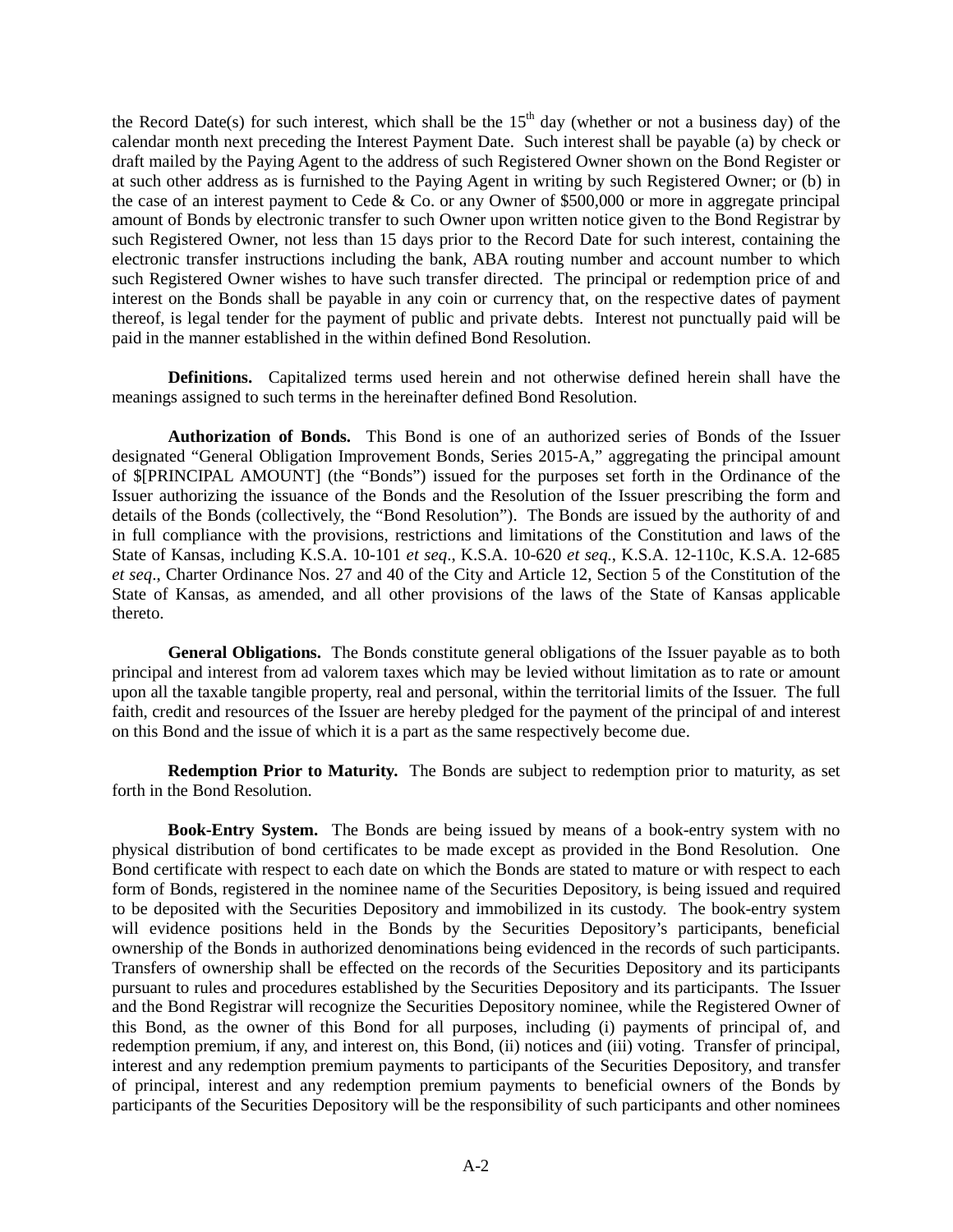of such beneficial owners. The Issuer and the Bond Registrar will not be responsible or liable for such transfers of payments or for maintaining, supervising or reviewing the records maintained by the Securities Depository, the Securities Depository nominee, its participants or persons acting through such participants. While the Securities Depository nominee is the owner of this Bond, notwithstanding the provision hereinabove contained, payments of principal of, redemption premium, if any, and interest on this Bond shall be made in accordance with existing arrangements among the Issuer, the Bond Registrar and the Securities Depository.

**Transfer and Exchange***.* **EXCEPT AS OTHERWISE PROVIDED IN THE BOND RESOLUTION, THIS GLOBAL BOND MAY BE TRANSFERRED, IN WHOLE BUT NOT IN PART, ONLY TO ANOTHER NOMINEE OF THE SECURITIES DEPOSITORY OR TO A SUCCESSOR SECURITIES DEPOSITORY OR TO A NOMINEE OF A SUCCESSOR SECURITIES DEPOSITORY.** This Bond may be transferred or exchanged, as provided in the Bond Resolution, only on the Bond Register kept for that purpose at the principal office of the Bond Registrar, upon surrender of this Bond, together with a written instrument of transfer or authorization for exchange satisfactory to the Bond Registrar duly executed by the Registered Owner or the Registered Owner's duly authorized agent, and thereupon a new Bond or Bonds in any Authorized Denomination of the same maturity and in the same aggregate principal amount shall be issued to the transferee in exchange therefor as provided in the Bond Resolution and upon payment of the charges therein prescribed. The Issuer shall pay all costs incurred in connection with the issuance, payment and initial registration of the Bonds and the cost of a reasonable supply of bond blanks. The Issuer and the Paying Agent may deem and treat the person in whose name this Bond is registered on the Bond Register as the absolute owner hereof for the purpose of receiving payment of, or on account of, the principal or redemption price hereof and interest due hereon and for all other purposes. The Bonds are issued in fully registered form in Authorized Denominations.

**Authentication.** This Bond shall not be valid or become obligatory for any purpose or be entitled to any security or benefit under the hereinafter defined Bond Resolution until the Certificate of Authentication and Registration hereon shall have been lawfully executed by the Bond Registrar.

**IT IS HEREBY DECLARED AND CERTIFIED** that all acts, conditions, and things required to be done and to exist precedent to and in the issuance of this Bond have been properly done and performed and do exist in due and regular form and manner as required by the Constitution and laws of the State of Kansas, and that the total indebtedness of the Issuer, including this series of bonds, does not exceed any constitutional or statutory limitation.

**IN WITNESS WHEREOF**, the Issuer has caused this Bond to be executed by the manual or facsimile signature of its Mayor and attested by the manual or facsimile signature of its Clerk, and its seal to be affixed hereto or imprinted hereon.

### **CITY OF LAWRENCE, KANSAS**

(Seal) By: *(facsimile)* 

ATTEST:

Mayor

By: (facsimile) Clerk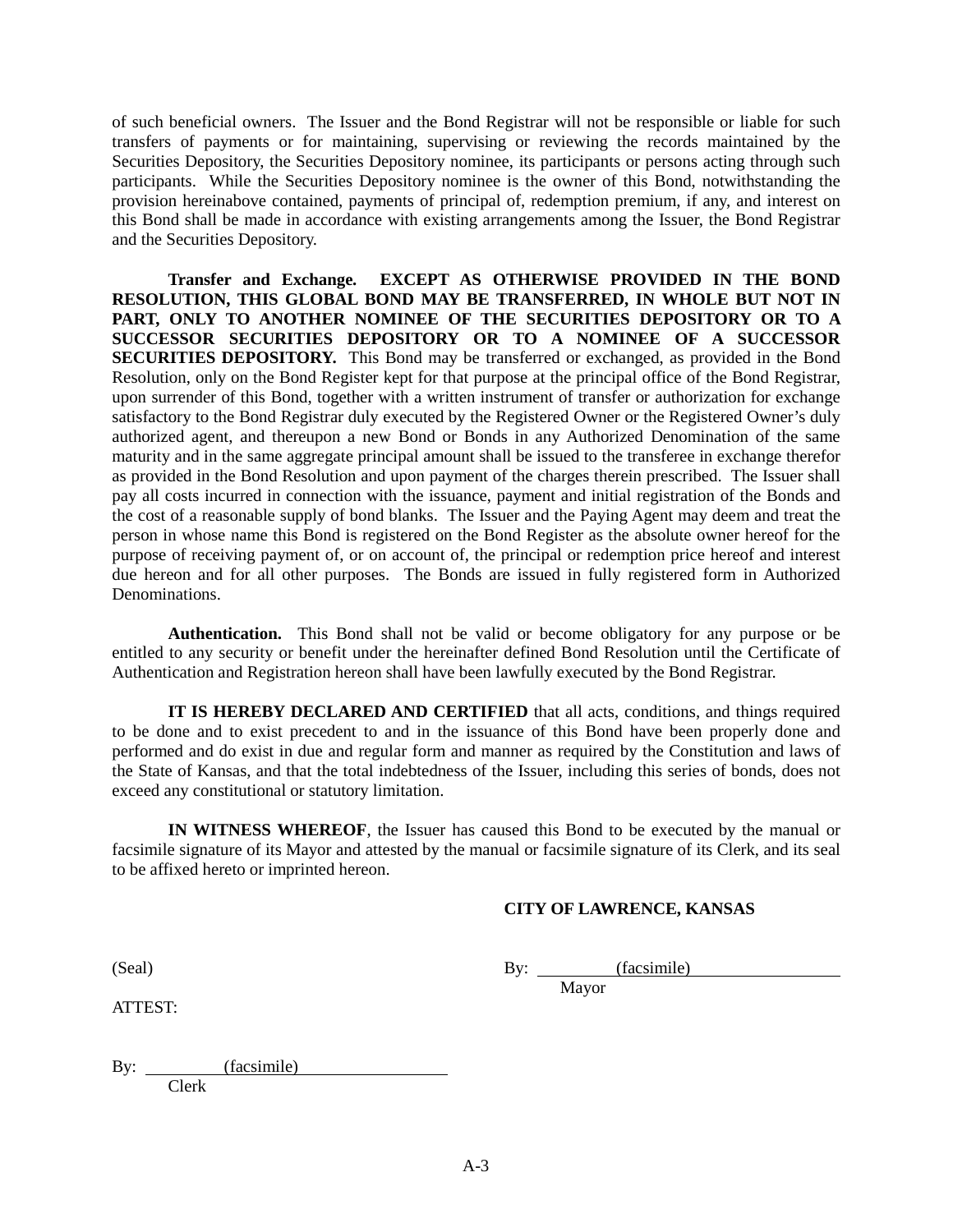# **CERTIFICATE OF AUTHENTICATION AND REGISTRATION**

This Bond is one of a series of General Obligation Improvement Bonds, Series 2015-A, of the City of Lawrence, Kansas, described in the within-mentioned Bond Resolution.

Registration Date:

Office of the State Treasurer, Topeka, Kansas, as Bond Registrar and Paying Agent

By: <u>second</u> contract the second contract of the second contract of the second contract of the second contract of the second contract of the second contract of the second contract of the second contract of the second contr

Registration Number:

# **CERTIFICATE OF CLERK**

STATE OF KANSAS (1) ) SS. COUNTY OF DOUGLAS )

The undersigned, Clerk of the City of Lawrence, Kansas, does hereby certify that the within Bond has been duly registered in my office according to law as of September 29, 2015.

WITNESS my hand and official seal.

(Seal) By: (facsimile) Clerk

# **CERTIFICATE OF STATE TREASURER**

OFFICE OF THE TREASURER, STATE OF KANSAS

RON ESTES, Treasurer of the State of Kansas, does hereby certify that a transcript of the proceedings leading up to the issuance of this Bond has been filed in the office of the State Treasurer, and that this Bond was registered in such office according to law on \_\_\_\_\_\_\_\_\_\_\_\_\_\_\_\_.

WITNESS my hand and official seal.

(Seal) By:

By: Treasurer of the State of Kansas